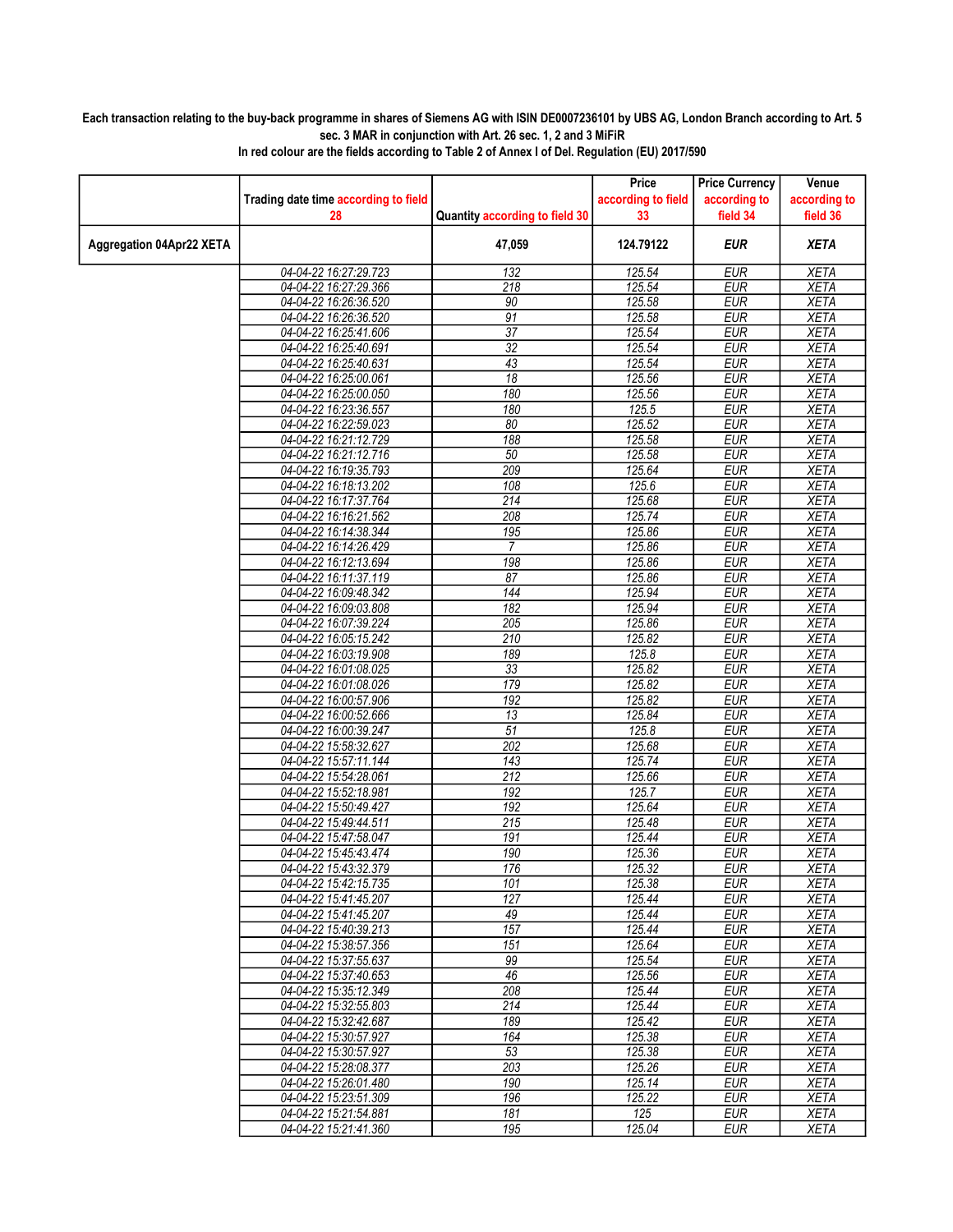| 04-04-22 15:21:41.360 | 12              | 125.04               | <b>EUR</b> | <b>XETA</b> |
|-----------------------|-----------------|----------------------|------------|-------------|
| 04-04-22 15:20:07.133 | 200             | 125.02               | <b>EUR</b> | <b>XETA</b> |
| 04-04-22 15:18:03.307 | 47              | 124.86               | <b>EUR</b> | <b>XETA</b> |
| 04-04-22 15:18:03.308 | 50              | 124.86               | <b>EUR</b> | <b>XETA</b> |
| 04-04-22 15:18:03.307 | $\overline{54}$ | 124.86               | <b>EUR</b> | <b>XETA</b> |
| 04-04-22 15:18:03.307 | 52              | 124.86               | <b>EUR</b> | <b>XETA</b> |
| 04-04-22 15:15:48.154 | 40              | 124.96               | <b>EUR</b> | <b>XETA</b> |
|                       | 147             |                      | <b>EUR</b> |             |
| 04-04-22 15:15:48.154 |                 | 124.96               |            | <b>XETA</b> |
| 04-04-22 15:13:53.510 | 184             | 125.04               | <b>EUR</b> | <b>XETA</b> |
| 04-04-22 15:13:21.684 | 172             | 125.1                | <b>EUR</b> | <b>XETA</b> |
| 04-04-22 15:12:39.188 | 87              | 125.12               | <b>EUR</b> | <b>XETA</b> |
| 04-04-22 15:12:39.188 | 100             | 125.12               | <b>EUR</b> | <b>XETA</b> |
| 04-04-22 15:12:31.498 | 17              | 125.1                | <b>EUR</b> | <b>XETA</b> |
| 04-04-22 15:09:44.627 | 203             | 124.96               | <b>EUR</b> | <b>XETA</b> |
| 04-04-22 15:07:52.119 | 194             | 125.08               | <b>EUR</b> | <b>XETA</b> |
| 04-04-22 15:07:49.028 | 11              | 125.08               | <b>EUR</b> | <b>XETA</b> |
| 04-04-22 15:07:08.939 | 48              | 125.18               | <b>EUR</b> | <b>XETA</b> |
| 04-04-22 15:05:58.330 | 106             | 125.04               | <b>EUR</b> | <b>XETA</b> |
| 04-04-22 15:03:46.885 | 212             | 125.06               | <b>EUR</b> | <b>XETA</b> |
| 04-04-22 15:03:29.587 | 50              | 125.18               | <b>EUR</b> | <b>XETA</b> |
| 04-04-22 15:03:29.587 | 51              | $\overline{1}$ 25.18 | <b>EUR</b> | <b>XETA</b> |
| 04-04-22 15:03:29.587 | 76              | 125.18               | <b>EUR</b> | <b>XETA</b> |
| 04-04-22 15:03:29.587 | 25              | 125.18               | <b>EUR</b> | <b>XETA</b> |
| 04-04-22 15:01:58.709 | 188             | 125.26               | <b>EUR</b> | <b>XETA</b> |
| 04-04-22 15:00:46.001 | 59              | 125.2                | <b>EUR</b> | <b>XETA</b> |
| 04-04-22 15:00:19.686 |                 |                      |            | <b>XETA</b> |
|                       | 58              | 125.2                | <b>EUR</b> |             |
| 04-04-22 15:00:19.686 | 67              | 125.2                | <b>EUR</b> | <b>XETA</b> |
| 04-04-22 14:57:52.252 | 18              | 125.14               | <b>EUR</b> | <b>XETA</b> |
| 04-04-22 14:57:52.252 | 197             | 125.14               | <b>EUR</b> | <b>XETA</b> |
| 04-04-22 14:56:07.901 | 193             | 125.32               | <b>EUR</b> | <b>XETA</b> |
| 04-04-22 14:54:54.577 | 157             | 125.12               | <b>EUR</b> | <b>XETA</b> |
| 04-04-22 14:54:54.577 | 26              | 125.12               | <b>EUR</b> | <b>XETA</b> |
| 04-04-22 14:53:44.244 | 203             | 125.22               | <b>EUR</b> | <b>XETA</b> |
| 04-04-22 14:51:55.425 | 191             | 125.16               | <b>EUR</b> | <b>XETA</b> |
| 04-04-22 14:50:12.103 | 203             | 125.2                | <b>EUR</b> | <b>XETA</b> |
| 04-04-22 14:47:56.685 | 198             | 125.08               | <b>EUR</b> | <b>XETA</b> |
| 04-04-22 14:46:02.052 | 188             | 125                  | <b>EUR</b> | <b>XETA</b> |
| 04-04-22 14:45:56.753 | 194             | 125.02               | <b>EUR</b> | <b>XETA</b> |
| 04-04-22 14:44:01.496 | 206             | 125.04               | <b>EUR</b> | <b>XETA</b> |
| 04-04-22 14:41:56.534 | 180             | 125.08               | <b>EUR</b> | <b>XETA</b> |
| 04-04-22 14:39:33.064 | 196             | 124.96               | EUR        | <b>XETA</b> |
| 04-04-22 14:37:46.911 | 195             | 124.88               | <b>EUR</b> | <b>XETA</b> |
| 04-04-22 14:37:24.054 | 156             | 124.9                | EUR        | <b>XETA</b> |
| 04-04-22 14:37:24.054 | 25              | 124.9                | <b>EUR</b> | <b>XETA</b> |
| 04-04-22 14:37:09.561 | 22              | 124.9                | <b>EUR</b> | <b>XETA</b> |
| 04-04-22 14:36:10.272 | 1               | 124.86               | <b>EUR</b> | <b>XETA</b> |
| 04-04-22 14:36:10.272 | 10              | 124.86               | <b>EUR</b> | <b>XETA</b> |
| 04-04-22 14:36:10.272 | 133             | 124.86               | <b>EUR</b> | <b>XETA</b> |
| 04-04-22 14:36:04.573 | 52              | 124.86               | <b>EUR</b> | <b>XETA</b> |
| 04-04-22 14:34:01.393 | 218             | 124.88               | <b>EUR</b> | <b>XETA</b> |
| 04-04-22 14:32:59.609 | 195             | 124.98               | <b>EUR</b> | <b>XETA</b> |
| 04-04-22 14:31:05.138 | 191             | 124.96               | <b>EUR</b> | <b>XETA</b> |
|                       |                 |                      | <b>EUR</b> |             |
| 04-04-22 14:29:35.119 | 118<br>78       | 125<br>125           |            | <b>XETA</b> |
| 04-04-22 14:29:06.333 |                 |                      | <b>EUR</b> | <b>XETA</b> |
| 04-04-22 14:28:50.306 | 197             | 125                  | <b>EUR</b> | <b>XETA</b> |
| 04-04-22 14:22:41.114 | 203             | 125.14               | <b>EUR</b> | <b>XETA</b> |
| 04-04-22 14:22:41.112 | 183             | 125.12               | <b>EUR</b> | <b>XETA</b> |
| 04-04-22 14:22:18.500 | 8               | 125.02               | <b>EUR</b> | <b>XETA</b> |
| 04-04-22 14:19:38.701 | 181             | 125.06               | <b>EUR</b> | <b>XETA</b> |
| 04-04-22 14:15:40.319 | 200             | 124.98               | <b>EUR</b> | <b>XETA</b> |
| 04-04-22 14:14:55.085 | 191             | 124.96               | <b>EUR</b> | <b>XETA</b> |
| 04-04-22 14:13:00.565 | 188             | 125.02               | <b>EUR</b> | <b>XETA</b> |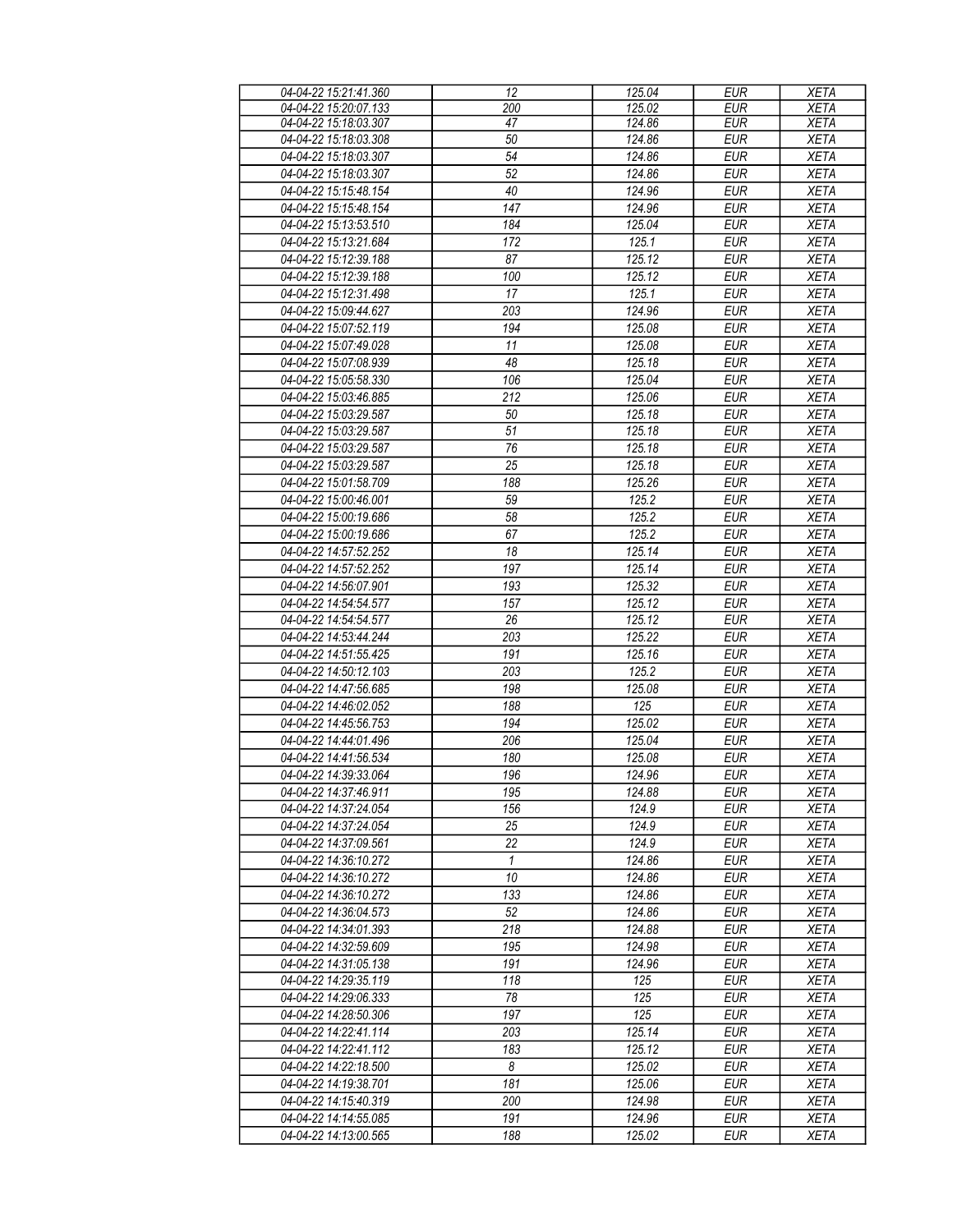| 04-04-22 14:10:23.223 | 213                   | 124.96 | <b>EUR</b>       | <b>XETA</b> |
|-----------------------|-----------------------|--------|------------------|-------------|
| 04-04-22 14:06:48.375 | 176                   | 124.76 | <b>EUR</b>       | <b>XETA</b> |
| 04-04-22 14:03:37.947 | 203                   | 124.66 | <b>EUR</b>       | <b>XETA</b> |
| 04-04-22 14:01:34.322 | 177                   | 124.74 | <b>EUR</b>       | <b>XETA</b> |
| 04-04-22 14:00:34.119 | 205                   | 124.6  | <b>EUR</b>       | <b>XETA</b> |
| 04-04-22 13:58:41.273 | 190                   | 124.64 | <b>EUR</b>       | <b>XETA</b> |
| 04-04-22 13:55:55.850 | 180                   | 124.58 | <b>EUR</b>       | <b>XETA</b> |
| 04-04-22 13:54:20.275 | 86                    | 124.78 | <b>EUR</b>       | <b>XETA</b> |
| 04-04-22 13:51:22.212 | 184                   | 124.64 | <b>EUR</b>       | <b>XETA</b> |
| 04-04-22 13:47:57.094 | 85                    | 124.74 | <b>EUR</b>       | <b>XETA</b> |
| 04-04-22 13:47:57.094 | 60                    | 124.74 | <b>EUR</b>       | <b>XETA</b> |
| 04-04-22 13:47:57.094 | 52                    | 124.74 | <b>EUR</b>       | <b>XETA</b> |
| 04-04-22 13:46:12.026 | 209                   | 124.58 | <b>EUR</b>       | <b>XETA</b> |
| 04-04-22 13:44:47.321 | 212                   | 124.62 | <b>EUR</b>       | <b>XETA</b> |
| 04-04-22 13:42:44.682 | 81                    | 124.66 | <b>EUR</b>       | <b>XETA</b> |
| 04-04-22 13:42:44.682 | 97                    | 124.66 | <b>EUR</b>       | <b>XETA</b> |
| 04-04-22 13:38:23.928 | $\overline{218}$      | 124.52 | <b>EUR</b>       | <b>XETA</b> |
| 04-04-22 13:34:46.026 | 209                   | 124.68 | <b>EUR</b>       | <b>XETA</b> |
| 04-04-22 13:33:57.026 | 205                   | 124.66 | <b>EUR</b>       | <b>XETA</b> |
| 04-04-22 13:31:54.361 |                       |        |                  |             |
|                       | 197<br>$\overline{7}$ | 124.68 | <b>EUR</b>       | <b>XETA</b> |
| 04-04-22 13:31:51.658 |                       | 124.68 | <b>EUR</b>       | <b>XETA</b> |
| 04-04-22 13:28:04.400 | 214                   | 124.8  | <b>EUR</b>       | <b>XETA</b> |
| 04-04-22 13:26:58.944 | 87                    | 124.84 | <b>EUR</b>       | <b>XETA</b> |
| 04-04-22 13:22:53.717 | 179                   | 124.7  | <b>EUR</b>       | <b>XETA</b> |
| 04-04-22 13:20:36.615 | 186                   | 124.56 | <b>EUR</b>       | <b>XETA</b> |
| 04-04-22 13:18:56.509 | 187                   | 124.66 | <b>EUR</b>       | <b>XETA</b> |
| 04-04-22 13:18:26.491 | 40                    | 124.64 | <b>EUR</b>       | <b>XETA</b> |
| 04-04-22 13:18:26.491 | 135                   | 124.64 | <b>EUR</b>       | <b>XETA</b> |
| 04-04-22 13:15:50.125 | 87                    | 124.54 | <b>EUR</b>       | <b>XETA</b> |
| 04-04-22 13:11:50.768 | 175                   | 124.48 | <b>EUR</b>       | <b>XETA</b> |
| 04-04-22 13:08:01.541 | 217                   | 124.46 | <b>EUR</b>       | <b>XETA</b> |
| 04-04-22 13:05:27.102 | 176                   | 124.64 | <b>EUR</b>       | <b>XETA</b> |
| 04-04-22 13:05:27.102 | 180                   | 124.64 | <b>EUR</b>       | <b>XETA</b> |
| 04-04-22 13:00:36.850 | 93                    | 124.46 | <b>EUR</b>       | <b>XETA</b> |
| 04-04-22 13:00:36.850 | 69                    | 124.46 | $E\overline{UR}$ | <b>XETA</b> |
| 04-04-22 13:00:36.850 | 56                    | 124.46 | <b>EUR</b>       | <b>XETA</b> |
| 04-04-22 12:56:20.173 | 214                   | 124.58 | <b>EUR</b>       | <b>XETA</b> |
| 04-04-22 12:54:03.796 | 185                   | 124.52 | <b>EUR</b>       | <b>XETA</b> |
| 04-04-22 12:49:56.484 | 198                   | 124.42 | <b>EUR</b>       | <b>XETA</b> |
| 04-04-22 12:46:03.554 | $\overline{192}$      | 124.34 | <b>EUR</b>       | <b>XETA</b> |
| 04-04-22 12:46:03.568 | $\sqrt{5}$            | 124.34 | <b>EUR</b>       | <b>XETA</b> |
| 04-04-22 12:46:03.568 | 200                   | 124.34 | <b>EUR</b>       | <b>XETA</b> |
| 04-04-22 12:42:46.145 | 201                   | 124.52 | <b>EUR</b>       | <b>XETA</b> |
| 04-04-22 12:37:57.419 | 102                   | 124.5  | <b>EUR</b>       | <b>XETA</b> |
| 04-04-22 12:37:57.403 | 203                   | 124.5  | <b>EUR</b>       | <b>XETA</b> |
| 04-04-22 12:33:18.407 | 183                   | 124.46 | <b>EUR</b>       | <b>XETA</b> |
| 04-04-22 12:30:08.781 | 213                   | 124.52 | <b>EUR</b>       | <b>XETA</b> |
| 04-04-22 12:26:34.639 | 186                   | 124.52 | <b>EUR</b>       | <b>XETA</b> |
| 04-04-22 12:25:59.692 | 33                    | 124.52 | <b>EUR</b>       | <b>XETA</b> |
| 04-04-22 12:23:57.388 | 115                   | 124.6  | <b>EUR</b>       | <b>XETA</b> |
| 04-04-22 12:22:01.508 | 73                    | 124.62 | <b>EUR</b>       | <b>XETA</b> |
| 04-04-22 12:18:56.876 | 166                   | 124.78 | <b>EUR</b>       | <b>XETA</b> |
| 04-04-22 12:18:49.172 | 16                    | 124.78 | <b>EUR</b>       | <b>XETA</b> |
| 04-04-22 12:17:39.204 | 152                   | 124.82 | <b>EUR</b>       | <b>XETA</b> |
| 04-04-22 12:17:39.204 | 50                    | 124.82 | <b>EUR</b>       | <b>XETA</b> |
| 04-04-22 12:13:59.722 | 204                   | 124.78 | <b>EUR</b>       | <b>XETA</b> |
| 04-04-22 12:11:00.994 | 193                   | 124.98 | <b>EUR</b>       | <b>XETA</b> |
| 04-04-22 12:08:53.311 | 78                    | 125.06 | <b>EUR</b>       | <b>XETA</b> |
| 04-04-22 12:05:46.175 | 117                   | 124.96 | <b>EUR</b>       | <b>XETA</b> |
| 04-04-22 12:05:46.175 | 43                    | 124.96 | <b>EUR</b>       | <b>XETA</b> |
| 04-04-22 12:05:46.175 | 18                    | 124.96 | <b>EUR</b>       | <b>XETA</b> |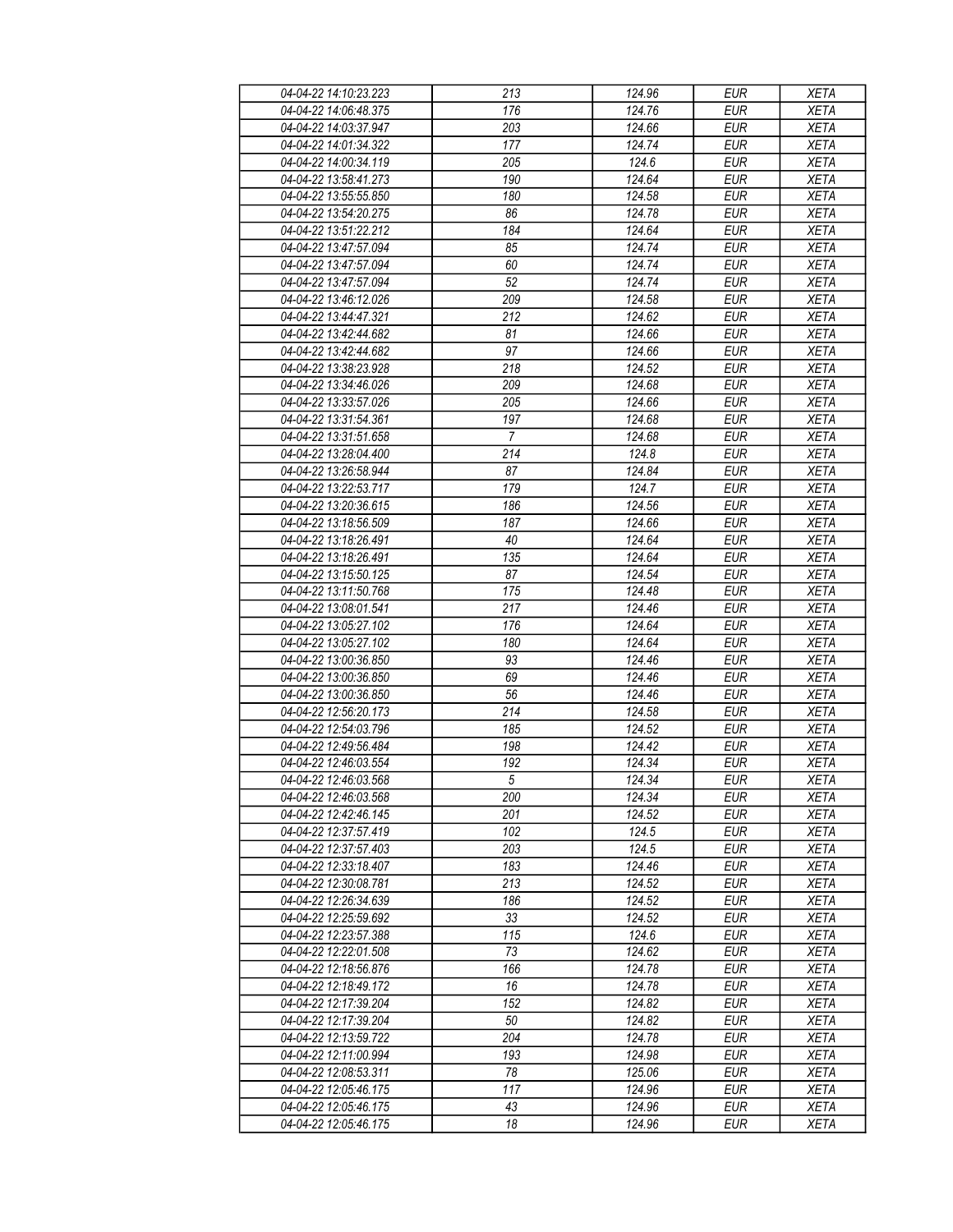| 04-04-22 12:03:16.788 | 212              | 124.9  | <b>EUR</b> | <b>XETA</b> |
|-----------------------|------------------|--------|------------|-------------|
| 04-04-22 12:03:16.788 | 210              | 124.9  | <b>EUR</b> | <b>XETA</b> |
| 04-04-22 12:02:09.523 | 17               | 124.9  | <b>EUR</b> | <b>XETA</b> |
| 04-04-22 12:02:09.523 | 101              | 124.9  | <b>EUR</b> | <b>XETA</b> |
| 04-04-22 12:02:09.523 | 73               | 124.9  | <b>EUR</b> | <b>XETA</b> |
| 04-04-22 11:57:11.524 | 69               | 124.94 | <b>EUR</b> | <b>XETA</b> |
| 04-04-22 11:57:11.524 | 138              | 124.94 | <b>EUR</b> | <b>XETA</b> |
| 04-04-22 11:52:51.927 | $\overline{c}$   | 124.82 | <b>EUR</b> | <b>XETA</b> |
| 04-04-22 11:52:51.926 | 214              | 124.82 | <b>EUR</b> | <b>XETA</b> |
| 04-04-22 11:49:56.429 | 76               | 124.88 | <b>EUR</b> | <b>XETA</b> |
| 04-04-22 11:49:56.429 | 136              | 124.88 | <b>EUR</b> | <b>XETA</b> |
| 04-04-22 11:49:55.601 | 176              | 124.9  | <b>EUR</b> | <b>XETA</b> |
| 04-04-22 11:49:41.297 | $\mathbf{1}$     | 124.9  | <b>EUR</b> | <b>XETA</b> |
| 04-04-22 11:44:16.610 | 76               | 124.82 | <b>EUR</b> | <b>XETA</b> |
| 04-04-22 11:44:16.610 | 112              | 124.84 | <b>EUR</b> | <b>XETA</b> |
| 04-04-22 11:40:36.538 | 21               | 124.8  | <b>EUR</b> | <b>XETA</b> |
| 04-04-22 11:40:36.538 | 159              | 124.8  | <b>EUR</b> | <b>XETA</b> |
|                       |                  |        | <b>EUR</b> |             |
| 04-04-22 11:35:59.301 | 192              | 124.88 |            | <b>XETA</b> |
| 04-04-22 11:34:05.957 | 59               | 124.96 | <b>EUR</b> | <b>XETA</b> |
| 04-04-22 11:34:05.957 | 119              | 124.96 | <b>EUR</b> | <b>XETA</b> |
| 04-04-22 11:32:38.769 | 183              | 125    | <b>EUR</b> | <b>XETA</b> |
| 04-04-22 11:29:05.918 | 108              | 125.08 | <b>EUR</b> | <b>XETA</b> |
| 04-04-22 11:29:05.918 | 79               | 125.08 | <b>EUR</b> | <b>XETA</b> |
| 04-04-22 11:27:30.872 | 77               | 125.2  | <b>EUR</b> | <b>XETA</b> |
| 04-04-22 11:23:12.128 | 215              | 125.3  | <b>EUR</b> | <b>XETA</b> |
| 04-04-22 11:19:58.517 | 183              | 125.3  | <b>EUR</b> | <b>XETA</b> |
| 04-04-22 11:18:25.044 | 197              | 125.36 | <b>EUR</b> | <b>XETA</b> |
| 04-04-22 11:17:31.133 | 27               | 125.4  | <b>EUR</b> | <b>XETA</b> |
| 04-04-22 11:16:03.095 | 180              | 125.38 | <b>EUR</b> | <b>XETA</b> |
| 04-04-22 11:13:19.118 | 50               | 125.34 | <b>EUR</b> | <b>XETA</b> |
| 04-04-22 11:13:19.118 | 113              | 125.34 | <b>EUR</b> | <b>XETA</b> |
| 04-04-22 11:13:19.117 | 49               | 125.34 | <b>EUR</b> | <b>XETA</b> |
| 04-04-22 11:09:13.649 | 190              | 125.18 | <b>EUR</b> | <b>XETA</b> |
| 04-04-22 11:09:08.780 | $\sqrt{3}$       | 125.18 | <b>EUR</b> | <b>XETA</b> |
| 04-04-22 11:05:20.109 | 175              | 125.22 | <b>EUR</b> | <b>XETA</b> |
| 04-04-22 11:01:25.370 | 188              | 125.1  | <b>EUR</b> | <b>XETA</b> |
| 04-04-22 11:01:10.437 | 190              | 125.12 | <b>EUR</b> | <b>XETA</b> |
| 04-04-22 10:57:58.740 | 210              | 125.08 | <b>EUR</b> | <b>XETA</b> |
| 04-04-22 10:54:15.105 | 191              | 125    | <b>EUR</b> | <b>XETA</b> |
| 04-04-22 10:51:16.917 | 194              | 124.82 | <b>EUR</b> | <b>XETA</b> |
| 04-04-22 10:51:16.917 | $\overline{201}$ | 124.82 | EUR        | <b>XETA</b> |
| 04-04-22 10:47:49 183 | 184              | 124.94 | <b>EUR</b> | <b>XETA</b> |
| 04-04-22 10:44:09.711 | 178              | 125    | <b>EUR</b> | <b>XETA</b> |
| 04-04-22 10:41:49.012 | 202              | 124.88 | <b>EUR</b> | <b>XETA</b> |
| 04-04-22 10:39:07.200 | 122              | 124.82 | <b>EUR</b> | <b>XETA</b> |
| 04-04-22 10:39:07.200 | 52               | 124.82 | <b>EUR</b> | <b>XETA</b> |
| 04-04-22 10:39:02.552 | $\overline{2}$   | 124.84 | <b>EUR</b> | <b>XETA</b> |
| 04-04-22 10:39:02.552 | 174              | 124.84 | <b>EUR</b> | <b>XETA</b> |
| 04-04-22 10:34:53.241 | 72               | 124.44 | <b>EUR</b> | <b>XETA</b> |
| 04-04-22 10:34:53.241 | 117              | 124.44 | <b>EUR</b> | <b>XETA</b> |
| 04-04-22 10:30:16.354 | 70               | 124.48 | <b>EUR</b> | <b>XETA</b> |
| 04-04-22 10:30:16.354 | 143              | 124.48 | <b>EUR</b> | <b>XETA</b> |
| 04-04-22 10:24:45.201 | 176              | 124.52 | <b>EUR</b> | <b>XETA</b> |
| 04-04-22 10:23:55.750 | 205              | 124.58 | <b>EUR</b> | <b>XETA</b> |
| 04-04-22 10:23:55.743 | 99               | 124.56 | <b>EUR</b> | <b>XETA</b> |
| 04-04-22 10:23:55.739 | 108              | 124.56 | <b>EUR</b> | XETA        |
| 04-04-22 10:20:50.550 | 202              | 124.22 | <b>EUR</b> | <b>XETA</b> |
| 04-04-22 10:18:42 114 | 78               | 124.32 | <b>EUR</b> | <b>XETA</b> |
| 04-04-22 10:15:52.818 | 212              | 124.5  | <b>EUR</b> | <b>XETA</b> |
| 04-04-22 10:14:00.080 | 77               | 124.5  | <b>EUR</b> | <b>XETA</b> |
| 04-04-22 10:13:06.716 | 177              | 124.48 | <b>EUR</b> | <b>XETA</b> |
|                       |                  |        |            |             |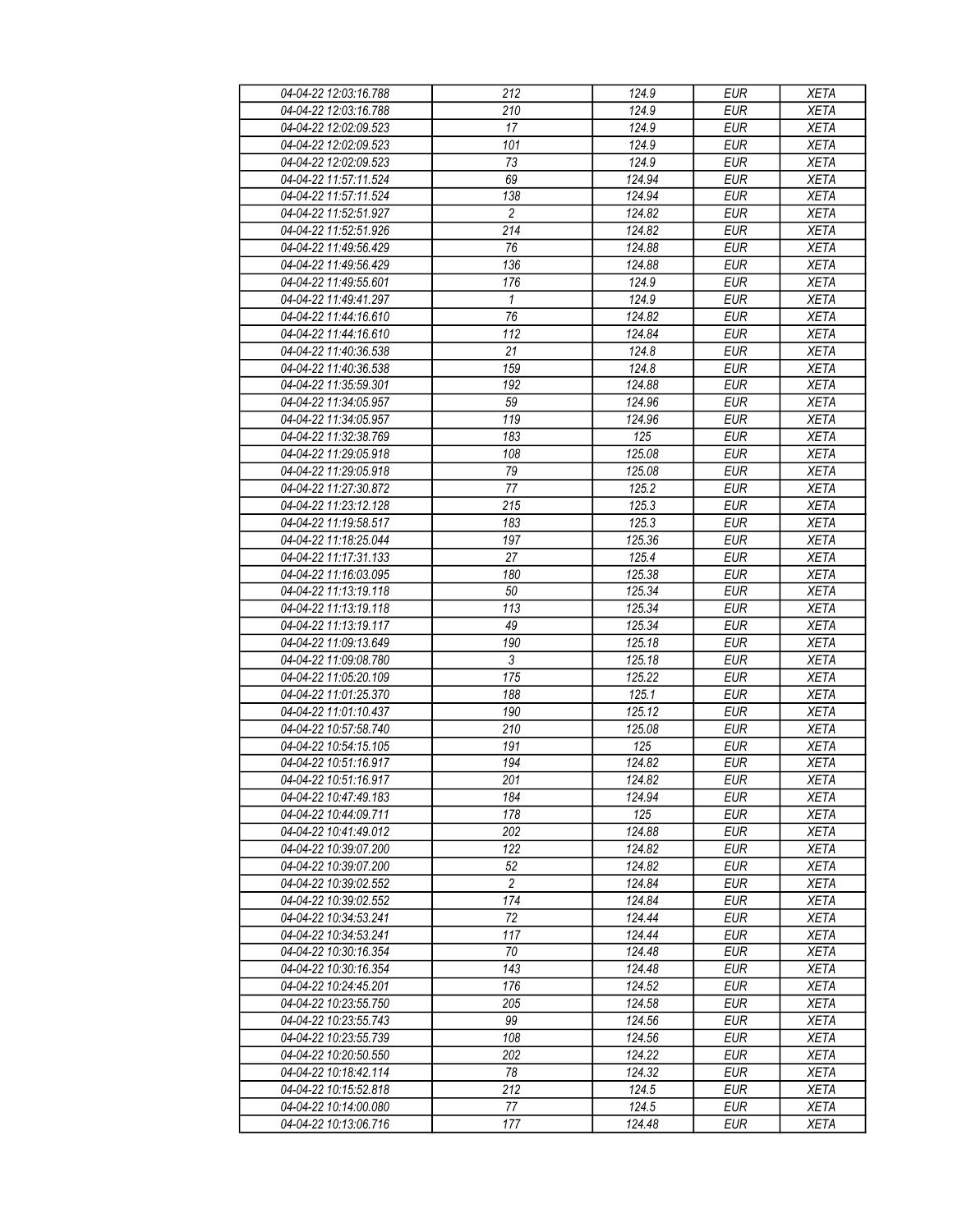| 04-04-22 10:11:08.530 | 185              | 124.5  | <b>EUR</b>               | <b>XETA</b> |
|-----------------------|------------------|--------|--------------------------|-------------|
| 04-04-22 10:08:14.402 | 208              | 124.38 | <b>EUR</b>               | <b>XETA</b> |
| 04-04-22 10:04:28.783 | 208              | 124.08 | <b>EUR</b>               | <b>XETA</b> |
| 04-04-22 10:02:03.493 | 208              | 124.14 | <b>EUR</b>               | <b>XETA</b> |
| 04-04-22 09:59:13.010 | 213              | 123.8  | <b>EUR</b>               | <b>XETA</b> |
| 04-04-22 09:59:11.217 | 202              | 123.82 | <b>EUR</b>               | <b>XETA</b> |
| 04-04-22 09:56:19.007 | 203              | 123.74 | <b>EUR</b>               | <b>XETA</b> |
| 04-04-22 09:52:56.096 | 77               | 123.68 | <b>EUR</b>               | <b>XETA</b> |
| 04-04-22 09:52:56.096 | 129              | 123.68 | <b>EUR</b>               | <b>XETA</b> |
| 04-04-22 09:51:38.887 | $\overline{7}$   | 123.94 | <b>EUR</b>               | <b>XETA</b> |
| 04-04-22 09:51:38.887 | 133              | 123.94 | <b>EUR</b>               | <b>XETA</b> |
| 04-04-22 09:51:38.887 | 50               | 123.94 | <b>EUR</b>               | <b>XETA</b> |
| 04-04-22 09:49:21.498 | 98               | 123.92 | <b>EUR</b>               | <b>XETA</b> |
| 04-04-22 09:47:20.768 | 177              | 123.82 | <b>EUR</b>               | <b>XETA</b> |
| 04-04-22 09:46:43.811 | 9                | 123.7  | <b>EUR</b>               | <b>XETA</b> |
|                       |                  |        |                          |             |
| 04-04-22 09:46:43.811 | 183              | 123.7  | <b>EUR</b><br><b>EUR</b> | <b>XETA</b> |
| 04-04-22 09:44:18.935 | 201              | 123.66 |                          | <b>XETA</b> |
| 04-04-22 09:41:13.118 | 199              | 123.78 | <b>EUR</b>               | <b>XETA</b> |
| 04-04-22 09:37:46.538 | 186              | 123.92 | <b>EUR</b>               | <b>XETA</b> |
| 04-04-22 09:34:33.116 | 206              | 124.06 | <b>EUR</b>               | <b>XETA</b> |
| 04-04-22 09:33:27.164 | 84               | 124.16 | <b>EUR</b>               | <b>XETA</b> |
| 04-04-22 09:33:27.164 | 92               | 124.16 | <b>EUR</b>               | <b>XETA</b> |
| 04-04-22 09:32:16.092 | 185              | 124.18 | <b>EUR</b>               | <b>XETA</b> |
| 04-04-22 09:29:10.561 | 216              | 123.92 | <b>EUR</b>               | <b>XETA</b> |
| 04-04-22 09:26:15.522 | 194              | 123.72 | <b>EUR</b>               | <b>XETA</b> |
| 04-04-22 09:24:46.124 | 144              | 123.94 | <b>EUR</b>               | <b>XETA</b> |
| 04-04-22 09:24:46.124 | 53               | 123.94 | <b>EUR</b>               | <b>XETA</b> |
| 04-04-22 09:22:53.936 | 194              | 123.7  | <b>EUR</b>               | <b>XETA</b> |
| 04-04-22 09:22:11.217 | 60               | 123.64 | <b>EUR</b>               | <b>XETA</b> |
| 04-04-22 09:20:22.584 | 199              | 123.74 | <b>EUR</b>               | <b>XETA</b> |
| 04-04-22 09:20:22.584 | 14               | 123.74 | <b>EUR</b>               | <b>XETA</b> |
| 04-04-22 09:20:22.584 | 181              | 123.74 | <b>EUR</b>               | <b>XETA</b> |
| 04-04-22 09:16:33.097 | 208              | 123.56 | <b>EUR</b>               | <b>XETA</b> |
| 04-04-22 09:16:31.392 | $\overline{2}$   | 123.56 | <b>EUR</b>               | <b>XETA</b> |
| 04-04-22 09:13:45.265 | 218              | 123.76 | <b>EUR</b>               | <b>XETA</b> |
| 04-04-22 09:10:39.875 | 97               | 123.72 | <b>EUR</b>               | <b>XETA</b> |
| 04-04-22 09:10:39.874 | 81               | 123.72 | <b>EUR</b>               | <b>XETA</b> |
| 04-04-22 09:08:48.257 | 139              | 123.9  | <b>EUR</b>               | <b>XETA</b> |
| 04-04-22 09:08:37.028 | 38               | 123.9  | <b>EUR</b>               | <b>XETA</b> |
| 04-04-22 09:07:58.680 | $\overline{214}$ | 123.96 | <b>EUR</b>               | <b>XETA</b> |
| 04-04-22 09:05:21.190 | 186              | 123.84 | <b>EUR</b>               | <b>XETA</b> |
| 04-04-22 09:03:15.012 | 193              | 124.06 | <b>EUR</b>               | <b>XETA</b> |
| 04-04-22 09:01:15.078 | 213              | 124.26 | <b>EUR</b>               | <b>XETA</b> |
| 04-04-22 08:59:54.606 | 9                | 124.4  | <b>EUR</b>               | <b>XETA</b> |
| 04-04-22 08:59:54.606 | 181              | 124.4  | <b>EUR</b>               | <b>XETA</b> |
| 04-04-22 08:57:06.577 | 213              | 124.36 | <b>EUR</b>               | <b>XETA</b> |
| 04-04-22 08:55:38.217 | 22               | 124.3  | <b>EUR</b>               | <b>XETA</b> |
| 04-04-22 08:55:38.217 | 190              | 124.3  | <b>EUR</b>               | <b>XETA</b> |
| 04-04-22 08:53:29.696 | 176              | 124.44 | <b>EUR</b>               | <b>XETA</b> |
| 04-04-22 08:51:12.230 | 189              | 124.4  | <b>EUR</b>               | <b>XETA</b> |
| 04-04-22 08:50:55.951 | 14               | 124.38 | <b>EUR</b>               | <b>XETA</b> |
| 04-04-22 08:48:46.205 | 198              | 124.3  | <b>EUR</b>               | <b>XETA</b> |
| 04-04-22 08:46:48.623 | 192              | 124.42 | <b>EUR</b>               | <b>XETA</b> |
| 04-04-22 08:45:12.638 | 129              | 124.42 | <b>EUR</b>               | <b>XETA</b> |
| 04-04-22 08:45:12.563 | 25               | 124.42 | <b>EUR</b>               | <b>XETA</b> |
| 04-04-22 08:45:11.920 | 25               | 124.42 | <b>EUR</b>               | <b>XETA</b> |
| 04-04-22 08:44:57.036 | 212              | 124.44 | <b>EUR</b>               | <b>XETA</b> |
| 04-04-22 08:43:20.863 | 184              | 124.4  | <b>EUR</b>               | <b>XETA</b> |
| 04-04-22 08:40:35.487 | 133              | 124.52 | <b>EUR</b>               | <b>XETA</b> |
| 04-04-22 08:40:35.436 | 70               | 124.52 | <b>EUR</b>               | <b>XETA</b> |
| 04-04-22 08:40:35.407 | $\overline{7}$   | 124.52 | <b>EUR</b>               | <b>XETA</b> |
|                       |                  |        |                          |             |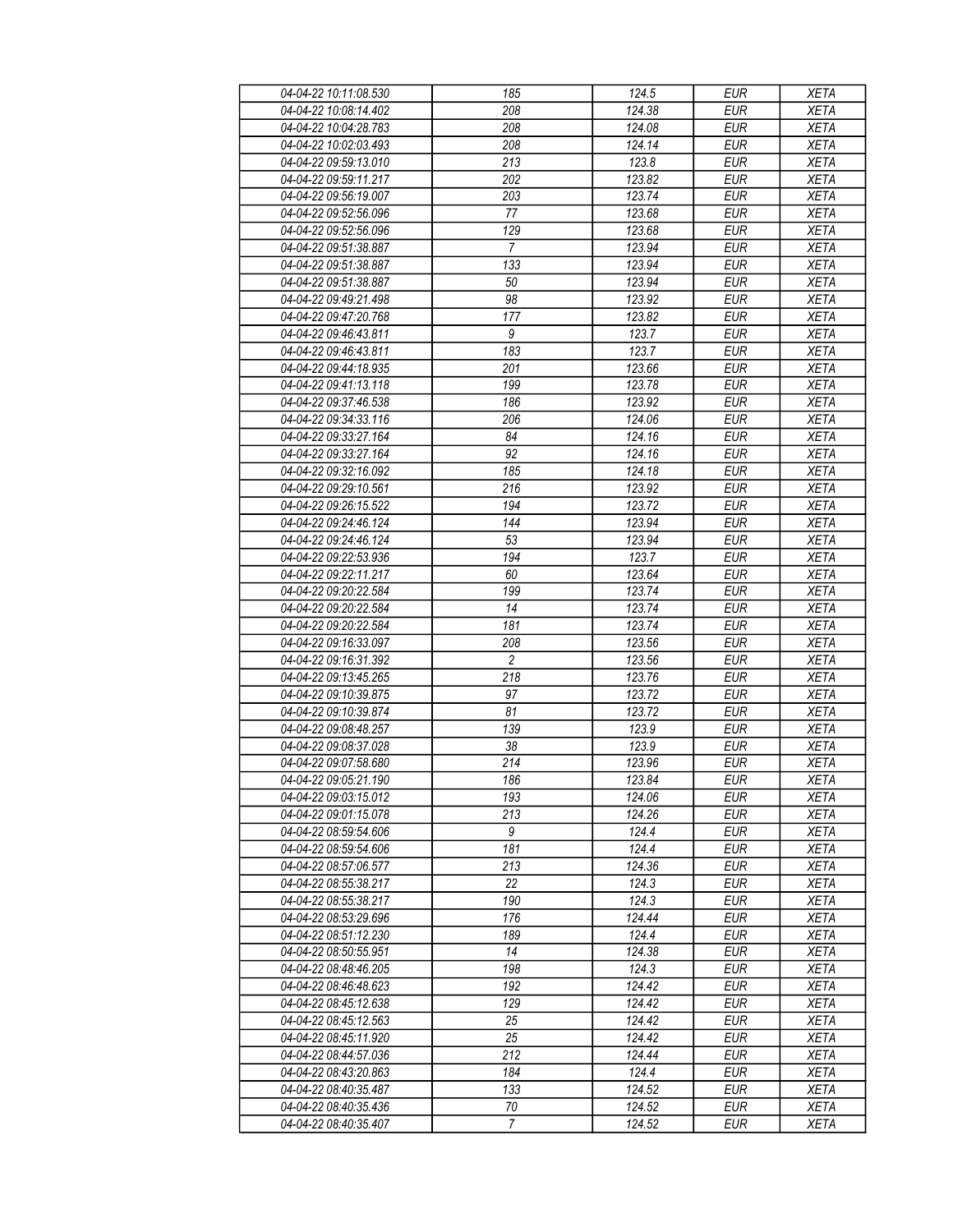| 04-04-22 08:40:35.152 | 50               | 124.54              | <b>EUR</b>       | <b>XETA</b> |
|-----------------------|------------------|---------------------|------------------|-------------|
| 04-04-22 08:40:34.605 | $\boldsymbol{9}$ | 124.52              | <b>EUR</b>       | <b>XETA</b> |
| 04-04-22 08:37:42.898 | 166              | 124.46              | <b>EUR</b>       | <b>XETA</b> |
| 04-04-22 08:37:42.898 | 38               | 124.46              | <b>EUR</b>       | <b>XETA</b> |
| 04-04-22 08:36:03.496 | 132              | 124.5               | <b>EUR</b>       | <b>XETA</b> |
| 04-04-22 08:36:03.496 | 73               | 124.5               | <b>EUR</b>       | <b>XETA</b> |
| 04-04-22 08:35:19.759 | 198              | 124.48              | <b>EUR</b>       | <b>XETA</b> |
| 04-04-22 08:33:59.915 | 160              | 124.36              | <b>EUR</b>       | <b>XETA</b> |
| 04-04-22 08:33:59.914 | 49               | 124.36              | <b>EUR</b>       | <b>XETA</b> |
| 04-04-22 08:32:51.091 | 178              | 124.46              | <b>EUR</b>       | <b>XETA</b> |
| 04-04-22 08:29:39.041 | 190              | 124.18              | <b>EUR</b>       | <b>XETA</b> |
| 04-04-22 08:27:01.914 | 96               | 123.66              | <b>EUR</b>       | <b>XETA</b> |
| 04-04-22 08:27:01.914 | 121              | 123.66              | <b>EUR</b>       | <b>XETA</b> |
| 04-04-22 08:25:30.435 | 201              | 123.9               | <b>EUR</b>       | <b>XETA</b> |
| 04-04-22 08:25:22.409 | 209              | 124                 | <b>EUR</b>       | <b>XETA</b> |
| 04-04-22 08:23:33.453 | 95               | 123.9               | <b>EUR</b>       | <b>XETA</b> |
| 04-04-22 08:23:33.453 | 78               | 123.9               | <b>EUR</b>       | <b>XETA</b> |
| 04-04-22 08:23:33.453 | 45               | 123.9               | <b>EUR</b>       | <b>XETA</b> |
| 04-04-22 08:22:06.829 | 41               | $\overline{124.24}$ | <b>EUR</b>       | <b>XETA</b> |
| 04-04-22 08:22:06.829 | 88               | 124.24              | <b>EUR</b>       | <b>XETA</b> |
| 04-04-22 08:22:06.829 | 59               | 124.24              | <b>EUR</b>       | <b>XETA</b> |
| 04-04-22 08:22:06.105 | 27               | 124.28              | <b>EUR</b>       | <b>XETA</b> |
| 04-04-22 08:20:22.526 | 62               | 124.38              | <b>EUR</b>       | <b>XETA</b> |
| 04-04-22 08:20:22.526 | 63               | 124.38              | <b>EUR</b>       | <b>XETA</b> |
| 04-04-22 08:20:22.526 | 77               | 124.38              | <b>EUR</b>       | <b>XETA</b> |
| 04-04-22 08:19:53.247 | 172              | 124.46              | <b>EUR</b>       | <b>XETA</b> |
| 04-04-22 08:18:32.400 | 200              | 124.7               | <b>EUR</b>       | <b>XETA</b> |
| 04-04-22 08:17:07.472 | 181              | 124.4               | <b>EUR</b>       | <b>XETA</b> |
| 04-04-22 08:15:52.664 | 38               | 124.24              | <b>EUR</b>       | <b>XETA</b> |
| 04-04-22 08:15:52.664 | 74               | 124.24              | <b>EUR</b>       | <b>XETA</b> |
| 04-04-22 08:15:52.664 | 73               | 124.24              | <b>EUR</b>       | <b>XETA</b> |
| 04-04-22 08:15:47.126 | 64               | 124.3               | <b>EUR</b>       | <b>XETA</b> |
| 04-04-22 08:15:22.160 | 122              | 124.2               | <b>EUR</b>       | <b>XETA</b> |
| 04-04-22 08:15:22.160 | 62               | 124.2               | <b>EUR</b>       | <b>XETA</b> |
| 04-04-22 08:14:50.353 | 210              | 124.06              | <b>EUR</b>       | <b>XETA</b> |
| 04-04-22 08:14:46.629 | 218              | 124.1               | <b>EUR</b>       | <b>XETA</b> |
| 04-04-22 08:14:45.511 | 59               | 124.12              | <b>EUR</b>       | <b>XETA</b> |
| 04-04-22 08:14:26.115 | 124              | 124.24              | <b>EUR</b>       | <b>XETA</b> |
| 04-04-22 08:14:26.115 | 59               | 124.24              | <b>EUR</b>       | <b>XETA</b> |
| 04-04-22 08:13:26.143 | $\overline{42}$  | 124.64              | <b>EUR</b>       | <b>XETA</b> |
| 04-04-22 08:13:26.143 | 164              | 124.64              | <b>EUR</b>       | <b>XETA</b> |
| 04-04-22 08:12:37.229 | 193              | 124.8               | <b>EUR</b>       | <b>XETA</b> |
| 04-04-22 08:12:08.462 | 202              | 124.8               | <b>EUR</b>       | <b>XETA</b> |
| 04-04-22 08:11:32.912 | 30               | 124.94              | <b>EUR</b>       | <b>XETA</b> |
| 04-04-22 08:11:32.912 | 147              | 124.94              | <b>EUR</b>       | <b>XETA</b> |
| 04-04-22 08:11:00.234 | 42               | 125                 | <b>EUR</b>       | <b>XETA</b> |
| 04-04-22 08:11:00.234 | 167              | 125                 | <b>EUR</b>       | <b>XETA</b> |
| 04-04-22 08:10:08.095 | 208              | 125.12              | <b>EUR</b>       | <b>XETA</b> |
| 04-04-22 08:08:40.927 | 180              | 125.32              | <b>EUR</b>       | <b>XETA</b> |
| 04-04-22 08:06:51.676 | 187              | 125.58              | <b>EUR</b>       | <b>XETA</b> |
| 04-04-22 08:06:25.991 | 172              | 125.74              | $E\overline{UR}$ | <b>XETA</b> |
| 04-04-22 08:06:19.859 | 216              | 125.78              | <b>EUR</b>       | <b>XETA</b> |
| 04-04-22 08:05:25.013 | 205              | 126                 | <b>EUR</b>       | <b>XETA</b> |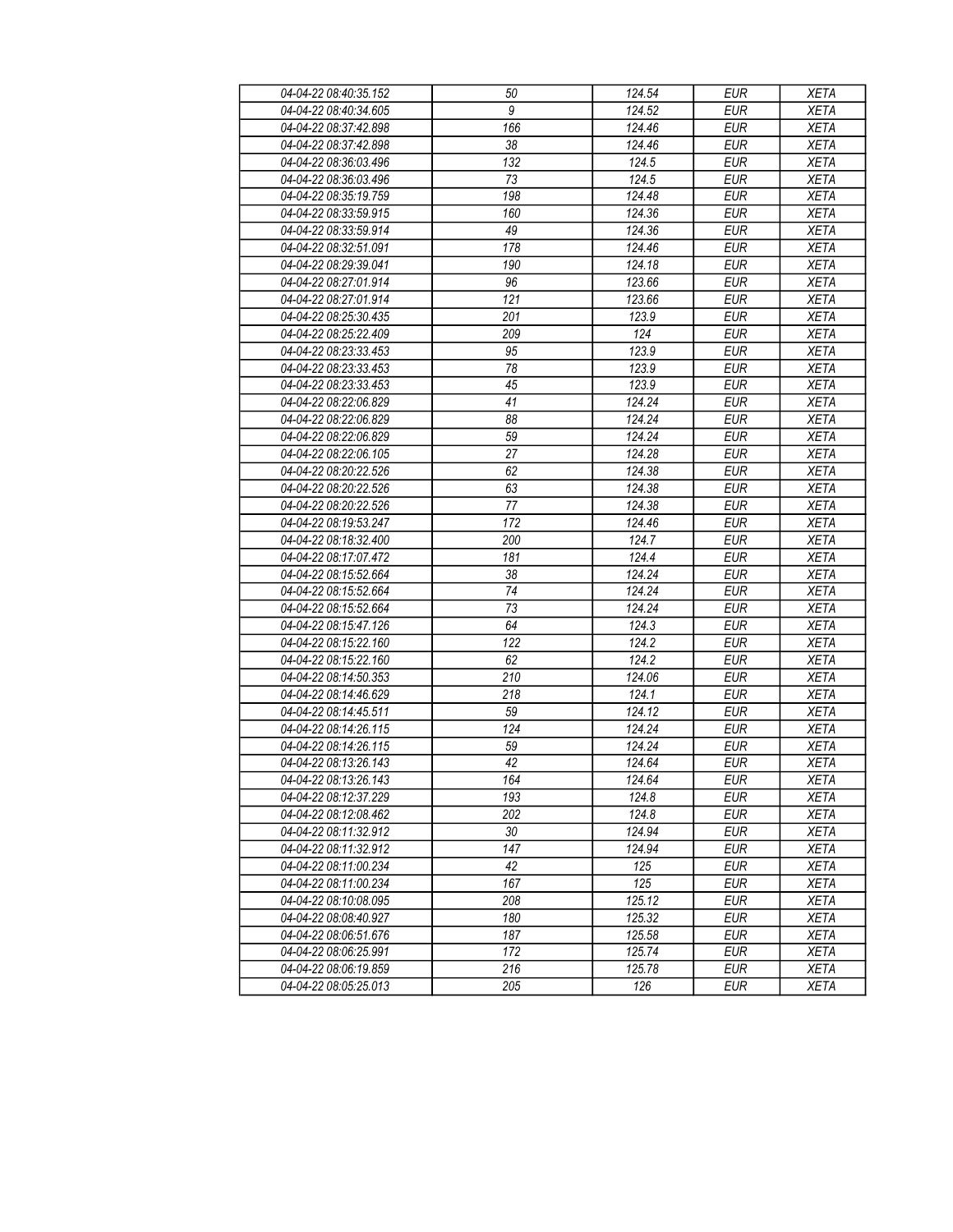## Each order relating to the buy-back programme above according to Art. 5 sec. 3 MAR in conjunction with Art. 25 sec. 1 and 2 MiFiR

In red colour are the fields according to Table 2 of the Annex of Del. Regulation (EU) 2017/580; alternatively you may report the

| Date and Time according to field 9 | <b>Segment MIC code</b><br>according to field 16 | <b>Transaction price</b><br>according to field 28 | <b>Price currency according</b><br>to field 29 | <b>Buy-sell indicator</b><br>according to field 32 |
|------------------------------------|--------------------------------------------------|---------------------------------------------------|------------------------------------------------|----------------------------------------------------|
| 04-04-22 16:27:29.723              | <b>XETA</b>                                      | 125.54                                            | <b>EUR</b>                                     | <b>BUY</b>                                         |
| 04-04-22 16:27:29.366              | <b>XETA</b>                                      | 125.54                                            | <b>EUR</b>                                     | <b>BUY</b>                                         |
| 04-04-22 16:26:36.520              | <b>XETA</b>                                      | 125.58                                            | <b>EUR</b>                                     | <b>BUY</b>                                         |
| 04-04-22 16:26:36.520              | <b>XETA</b>                                      | 125.58                                            | <b>EUR</b>                                     | <b>BUY</b>                                         |
| 04-04-22 16:25:41.606              | <b>XETA</b>                                      | 125.54                                            | <b>EUR</b>                                     | <b>BUY</b>                                         |
| 04-04-22 16:25:40.691              | <b>XETA</b>                                      | 125.54                                            | <b>EUR</b>                                     | <b>BUY</b>                                         |
| 04-04-22 16:25:40.631              | <b>XETA</b>                                      | 125.54                                            | <b>EUR</b>                                     | <b>BUY</b>                                         |
| 04-04-22 16:25:00.061              | <b>XETA</b>                                      | 125.56                                            | <b>EUR</b>                                     | <b>BUY</b>                                         |
| 04-04-22 16:25:00.050              | <b>XETA</b>                                      | 125.56                                            | <b>EUR</b>                                     | <b>BUY</b>                                         |
| 04-04-22 16:23:36.557              | <b>XETA</b>                                      | 125.5                                             | <b>EUR</b>                                     | <b>BUY</b>                                         |
| 04-04-22 16:22:59.023              | <b>XETA</b>                                      | 125.52                                            | <b>EUR</b>                                     | <b>BUY</b>                                         |
| 04-04-22 16:21:12.729              | <b>XETA</b>                                      | 125.58                                            | <b>EUR</b>                                     | <b>BUY</b>                                         |
| 04-04-22 16:21:12.716              | <b>XETA</b>                                      | 125.58                                            | <b>EUR</b>                                     | <b>BUY</b>                                         |
| 04-04-22 16:19:35.793              | <b>XETA</b>                                      | 125.64                                            | <b>EUR</b>                                     | <b>BUY</b>                                         |
| 04-04-22 16:18:13.202              | <b>XETA</b>                                      | 125.6                                             | <b>EUR</b>                                     | <b>BUY</b>                                         |
| 04-04-22 16:17:37.764              | <b>XETA</b>                                      | 125.68                                            | <b>EUR</b>                                     | <b>BUY</b>                                         |
| 04-04-22 16:16:21.562              | <b>XETA</b>                                      | 125.74                                            | <b>EUR</b>                                     | <b>BUY</b>                                         |
| 04-04-22 16:14:38.344              | <b>XETA</b>                                      | 125.86                                            | <b>EUR</b>                                     | <b>BUY</b>                                         |
| 04-04-22 16:14:26.429              | <b>XETA</b>                                      | 125.86                                            | <b>EUR</b>                                     | <b>BUY</b>                                         |
| 04-04-22 16:12:13.694              | <b>XETA</b>                                      | 125.86                                            | <b>EUR</b>                                     | <b>BUY</b>                                         |
| 04-04-22 16:11:37.119              | <b>XETA</b>                                      | 125.86                                            | <b>EUR</b>                                     | <b>BUY</b>                                         |
| 04-04-22 16:09:48.342              | <b>XETA</b>                                      | 125.94                                            | <b>EUR</b>                                     | <b>BUY</b>                                         |
| 04-04-22 16:09:03.808              | <b>XETA</b>                                      | 125.94                                            | <b>EUR</b>                                     | <b>BUY</b>                                         |
| 04-04-22 16:07:39.224              | <b>XETA</b>                                      | 125.86                                            | <b>EUR</b>                                     | <b>BUY</b>                                         |
| 04-04-22 16:05:15.242              | <b>XETA</b>                                      | 125.82                                            | <b>EUR</b>                                     | <b>BUY</b>                                         |
| 04-04-22 16:03:19.908              | <b>XETA</b>                                      | 125.8                                             | <b>EUR</b>                                     | <b>BUY</b>                                         |
| 04-04-22 16:01:08.025              | <b>XETA</b>                                      | 125.82                                            | <b>EUR</b>                                     | <b>BUY</b>                                         |
| 04-04-22 16:01:08.026              | <b>XETA</b>                                      | 125.82                                            | <b>EUR</b>                                     | <b>BUY</b>                                         |
| 04-04-22 16:00:57.906              | <b>XETA</b>                                      | 125.82                                            | <b>EUR</b>                                     | <b>BUY</b>                                         |
| 04-04-22 16:00:52.666              | <b>XETA</b>                                      | 125.84                                            | <b>EUR</b>                                     | <b>BUY</b>                                         |
| 04-04-22 16:00:39.247              | <b>XETA</b>                                      | 125.8                                             | <b>EUR</b>                                     | <b>BUY</b>                                         |
| 04-04-22 15:58:32.627              | <b>XETA</b>                                      | 125.68                                            | <b>EUR</b>                                     | <b>BUY</b>                                         |
| 04-04-22 15:57:11.144              | <b>XETA</b>                                      | 125.74                                            | <b>EUR</b>                                     | <b>BUY</b>                                         |
| 04-04-22 15:54:28.061              | <b>XETA</b>                                      | 125.66                                            | <b>EUR</b>                                     | <b>BUY</b>                                         |
| 04-04-22 15:52:18.981              | <b>XETA</b>                                      | 125.7                                             | <b>EUR</b>                                     | <b>BUY</b>                                         |
| 04-04-22 15:50:49.427              | <b>XETA</b>                                      | 125.64                                            | <b>EUR</b>                                     | <b>BUY</b>                                         |
| 04-04-22 15:49:44.511              | XETA                                             | 125.48                                            | EUR                                            | <b>BUY</b>                                         |
| 04-04-22 15:47:58.047              | <b>XETA</b>                                      | 125.44                                            | <b>EUR</b>                                     | <b>BUY</b>                                         |
| 04-04-22 15:45:43.474              | <b>XETA</b>                                      | 125.36                                            | <b>EUR</b>                                     | <b>BUY</b>                                         |
| 04-04-22 15:43:32.379              | <b>XETA</b>                                      | $\overline{125.32}$                               | <b>EUR</b>                                     | <b>BUY</b>                                         |
| 04-04-22 15:42:15.735              | <b>XETA</b>                                      | 125.38                                            | <b>EUR</b>                                     | <b>BUY</b>                                         |
| 04-04-22 15:41:45.207              | <b>XETA</b>                                      | 125.44                                            | <b>EUR</b>                                     | <b>BUY</b>                                         |
| 04-04-22 15:41:45.207              | <b>XETA</b>                                      | 125.44                                            | <b>EUR</b>                                     | <b>BUY</b>                                         |
| 04-04-22 15:40:39.213              | <b>XETA</b>                                      | 125.44                                            | <b>EUR</b>                                     | <b>BUY</b>                                         |
| 04-04-22 15:38:57.356              | <b>XETA</b>                                      | 125.64                                            | <b>EUR</b>                                     | <b>BUY</b>                                         |
| 04-04-22 15:37:55.637              | <b>XETA</b>                                      | 125.54                                            | <b>EUR</b>                                     | <b>BUY</b>                                         |
| 04-04-22 15:37:40.653              | <b>XETA</b>                                      | 125.56                                            | EUR                                            | <b>BUY</b>                                         |
| 04-04-22 15:35:12.349              | <b>XETA</b>                                      | 125.44                                            | <b>EUR</b>                                     | <b>BUY</b>                                         |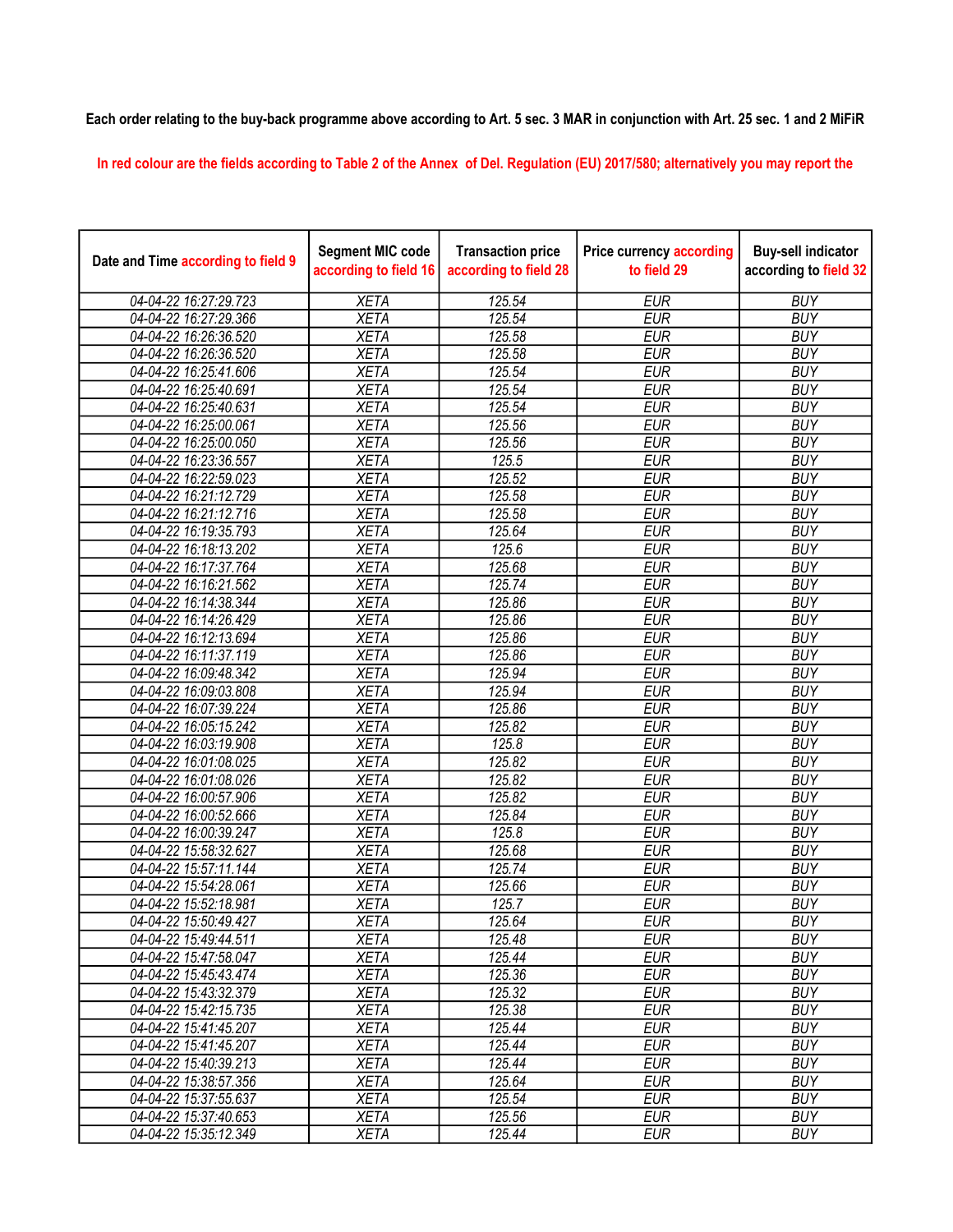| 04-04-22 15:32:55.803 | <b>XETA</b> | 125.44 | <b>EUR</b> | <b>BUY</b> |
|-----------------------|-------------|--------|------------|------------|
| 04-04-22 15:32:42.687 | <b>XETA</b> | 125.42 | <b>EUR</b> | <b>BUY</b> |
| 04-04-22 15:30:57.927 | <b>XETA</b> | 125.38 | <b>EUR</b> | <b>BUY</b> |
| 04-04-22 15:30:57.927 | <b>XETA</b> | 125.38 | <b>EUR</b> | <b>BUY</b> |
| 04-04-22 15:28:08.377 | <b>XETA</b> | 125.26 | <b>EUR</b> | <b>BUY</b> |
| 04-04-22 15:26:01.480 | <b>XETA</b> | 125.14 | <b>EUR</b> | <b>BUY</b> |
| 04-04-22 15:23:51.309 | <b>XETA</b> | 125.22 | <b>EUR</b> | <b>BUY</b> |
| 04-04-22 15:21:54.881 | <b>XETA</b> | 125    | <b>EUR</b> | <b>BUY</b> |
| 04-04-22 15:21:41.360 | <b>XETA</b> | 125.04 | <b>EUR</b> | <b>BUY</b> |
| 04-04-22 15:21:41.360 | <b>XETA</b> | 125.04 | <b>EUR</b> | <b>BUY</b> |
| 04-04-22 15:20:07.133 | <b>XETA</b> | 125.02 | <b>EUR</b> | <b>BUY</b> |
| 04-04-22 15:18:03.307 | <b>XETA</b> | 124.86 | <b>EUR</b> | <b>BUY</b> |
| 04-04-22 15:18:03.308 | <b>XETA</b> | 124.86 | <b>EUR</b> | <b>BUY</b> |
| 04-04-22 15:18:03.307 | <b>XETA</b> | 124.86 | <b>EUR</b> | <b>BUY</b> |
| 04-04-22 15:18:03.307 | <b>XETA</b> | 124.86 | <b>EUR</b> | <b>BUY</b> |
| 04-04-22 15:15:48.154 | <b>XETA</b> | 124.96 | <b>EUR</b> | <b>BUY</b> |
| 04-04-22 15:15:48.154 | <b>XETA</b> | 124.96 | <b>EUR</b> | <b>BUY</b> |
| 04-04-22 15:13:53.510 | <b>XETA</b> | 125.04 | <b>EUR</b> | <b>BUY</b> |
| 04-04-22 15:13:21.684 | <b>XETA</b> | 125.1  | <b>EUR</b> | <b>BUY</b> |
| 04-04-22 15:12:39.188 | <b>XETA</b> | 125.12 | <b>EUR</b> | <b>BUY</b> |
| 04-04-22 15:12:39.188 | <b>XETA</b> | 125.12 | <b>EUR</b> | <b>BUY</b> |
| 04-04-22 15:12:31.498 | <b>XETA</b> | 125.1  | <b>EUR</b> | <b>BUY</b> |
| 04-04-22 15:09:44.627 | <b>XETA</b> | 124.96 | <b>EUR</b> | <b>BUY</b> |
| 04-04-22 15:07:52.119 | <b>XETA</b> | 125.08 | <b>EUR</b> | <b>BUY</b> |
| 04-04-22 15:07:49.028 | <b>XETA</b> | 125.08 | <b>EUR</b> | <b>BUY</b> |
| 04-04-22 15:07:08.939 | <b>XETA</b> | 125.18 | <b>EUR</b> | <b>BUY</b> |
| 04-04-22 15:05:58.330 | <b>XETA</b> | 125.04 | <b>EUR</b> | <b>BUY</b> |
| 04-04-22 15:03:46.885 | <b>XETA</b> | 125.06 | <b>EUR</b> | <b>BUY</b> |
|                       |             |        |            |            |
| 04-04-22 15:03:29.587 | <b>XETA</b> | 125.18 | <b>EUR</b> | <b>BUY</b> |
| 04-04-22 15:03:29.587 | <b>XETA</b> | 125.18 | <b>EUR</b> | <b>BUY</b> |
| 04-04-22 15:03:29.587 | <b>XETA</b> | 125.18 | <b>EUR</b> | <b>BUY</b> |
| 04-04-22 15:03:29.587 | <b>XETA</b> | 125.18 | <b>EUR</b> | <b>BUY</b> |
| 04-04-22 15:01:58.709 | <b>XETA</b> | 125.26 | <b>EUR</b> | <b>BUY</b> |
| 04-04-22 15:00:46.001 | <b>XETA</b> | 125.2  | <b>EUR</b> | <b>BUY</b> |
| 04-04-22 15:00:19.686 | <b>XETA</b> | 125.2  | <b>EUR</b> | <b>BUY</b> |
| 04-04-22 15:00:19.686 | <b>XETA</b> | 125.2  | <b>EUR</b> | <b>BUY</b> |
| 04-04-22 14:57:52.252 | <b>XETA</b> | 125.14 | <b>EUR</b> | <b>BUY</b> |
| 04-04-22 14:57:52.252 | <b>XETA</b> | 125.14 | <b>EUR</b> | <b>BUY</b> |
| 04-04-22 14:56:07.901 | <b>XETA</b> | 125.32 | <b>EUR</b> | <b>BUY</b> |
| 04-04-22 14:54:54.577 | <b>XETA</b> | 125.12 | <b>EUR</b> | <b>BUY</b> |
| 04-04-22 14:54:54.577 | <b>XETA</b> | 125.12 | <b>EUR</b> | <b>BUY</b> |
| 04-04-22 14:53:44.244 | <b>XETA</b> | 125.22 | <b>EUR</b> | <b>BUY</b> |
| 04-04-22 14:51:55.425 | XETA        | 125.16 | <b>EUR</b> | <b>BUY</b> |
| 04-04-22 14:50:12.103 | <b>XETA</b> | 125.2  | <b>EUR</b> | <b>BUY</b> |
| 04-04-22 14:47:56.685 | <b>XETA</b> | 125.08 | <b>EUR</b> | <b>BUY</b> |
| 04-04-22 14:46:02.052 | <b>XETA</b> | 125    | <b>EUR</b> | <b>BUY</b> |
| 04-04-22 14:45:56.753 | <b>XETA</b> | 125.02 | <b>EUR</b> | <b>BUY</b> |
| 04-04-22 14:44:01.496 | <b>XETA</b> | 125.04 | <b>EUR</b> | <b>BUY</b> |
| 04-04-22 14:41:56.534 | <b>XETA</b> | 125.08 | <b>EUR</b> | <b>BUY</b> |
| 04-04-22 14:39:33.064 | <b>XETA</b> | 124.96 | <b>EUR</b> | <b>BUY</b> |
| 04-04-22 14:37:46.911 | <b>XETA</b> | 124.88 | <b>EUR</b> | <b>BUY</b> |
| 04-04-22 14:37:24.054 | <b>XETA</b> | 124.9  | <b>EUR</b> | <b>BUY</b> |
| 04-04-22 14:37:24.054 | <b>XETA</b> | 124.9  | <b>EUR</b> | <b>BUY</b> |
| 04-04-22 14:37:09.561 | <b>XETA</b> | 124.9  | <b>EUR</b> | <b>BUY</b> |
|                       |             |        |            |            |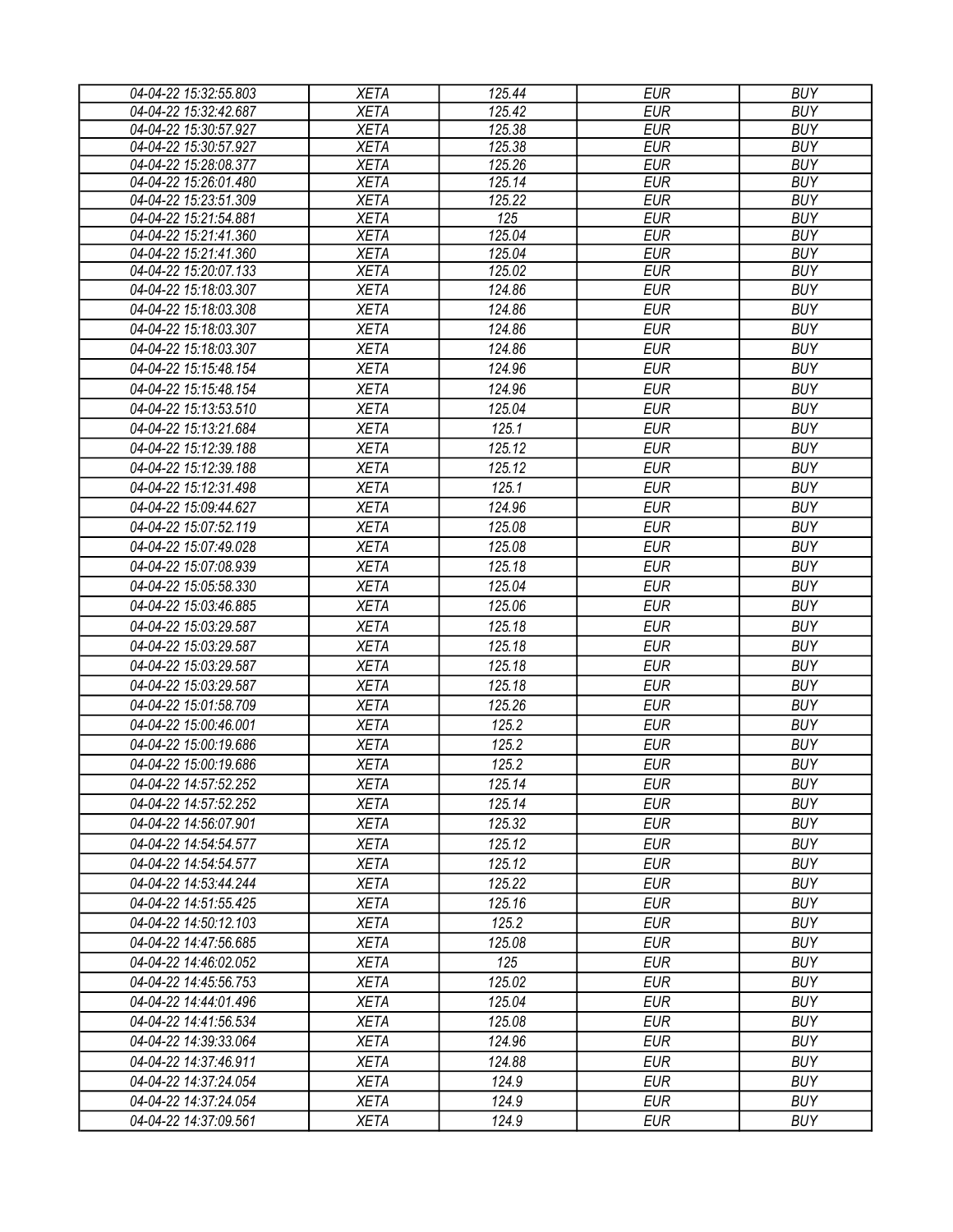| 04-04-22 14:36:10.272 | <b>XETA</b> | 124.86 | <b>EUR</b> | <b>BUY</b> |
|-----------------------|-------------|--------|------------|------------|
| 04-04-22 14:36:10.272 | <b>XETA</b> | 124.86 | <b>EUR</b> | <b>BUY</b> |
| 04-04-22 14:36:10.272 | <b>XETA</b> | 124.86 | <b>EUR</b> | <b>BUY</b> |
| 04-04-22 14:36:04.573 | <b>XETA</b> | 124.86 | <b>EUR</b> | <b>BUY</b> |
| 04-04-22 14:34:01.393 | <b>XETA</b> | 124.88 | <b>EUR</b> | <b>BUY</b> |
| 04-04-22 14:32:59.609 | <b>XETA</b> | 124.98 | <b>EUR</b> | <b>BUY</b> |
| 04-04-22 14:31:05.138 | <b>XETA</b> | 124.96 | <b>EUR</b> | <b>BUY</b> |
| 04-04-22 14:29:35.119 | <b>XETA</b> | 125    | <b>EUR</b> | <b>BUY</b> |
| 04-04-22 14:29:06.333 | <b>XETA</b> | 125    | <b>EUR</b> | <b>BUY</b> |
| 04-04-22 14:28:50.306 | <b>XETA</b> | 125    | <b>EUR</b> | <b>BUY</b> |
| 04-04-22 14:22:41.114 | <b>XETA</b> | 125.14 | <b>EUR</b> | <b>BUY</b> |
| 04-04-22 14:22:41.112 | <b>XETA</b> | 125.12 | <b>EUR</b> | <b>BUY</b> |
| 04-04-22 14:22:18.500 | <b>XETA</b> | 125.02 | <b>EUR</b> | <b>BUY</b> |
| 04-04-22 14:19:38.701 | <b>XETA</b> | 125.06 | <b>EUR</b> | <b>BUY</b> |
| 04-04-22 14:15:40.319 | <b>XETA</b> | 124.98 | <b>EUR</b> | <b>BUY</b> |
| 04-04-22 14:14:55.085 | <b>XETA</b> | 124.96 | <b>EUR</b> | <b>BUY</b> |
| 04-04-22 14:13:00.565 | <b>XETA</b> | 125.02 | <b>EUR</b> | <b>BUY</b> |
| 04-04-22 14:10:23.223 | <b>XETA</b> | 124.96 | <b>EUR</b> | <b>BUY</b> |
| 04-04-22 14:06:48.375 | <b>XETA</b> | 124.76 | <b>EUR</b> | <b>BUY</b> |
| 04-04-22 14:03:37.947 | <b>XETA</b> | 124.66 | <b>EUR</b> | <b>BUY</b> |
| 04-04-22 14:01:34.322 | <b>XETA</b> | 124.74 | <b>EUR</b> | <b>BUY</b> |
| 04-04-22 14:00:34.119 | <b>XETA</b> | 124.6  | <b>EUR</b> | <b>BUY</b> |
| 04-04-22 13:58:41.273 | <b>XETA</b> | 124.64 | <b>EUR</b> | <b>BUY</b> |
| 04-04-22 13:55:55.850 | <b>XETA</b> | 124.58 | <b>EUR</b> | <b>BUY</b> |
| 04-04-22 13:54:20.275 | <b>XETA</b> | 124.78 | <b>EUR</b> | <b>BUY</b> |
| 04-04-22 13:51:22.212 | <b>XETA</b> | 124.64 | <b>EUR</b> | <b>BUY</b> |
| 04-04-22 13:47:57.094 | <b>XETA</b> | 124.74 | <b>EUR</b> | <b>BUY</b> |
| 04-04-22 13:47:57.094 | <b>XETA</b> | 124.74 | <b>EUR</b> | <b>BUY</b> |
| 04-04-22 13:47:57.094 | <b>XETA</b> | 124.74 | <b>EUR</b> | <b>BUY</b> |
| 04-04-22 13:46:12.026 | <b>XETA</b> | 124.58 | <b>EUR</b> | <b>BUY</b> |
| 04-04-22 13:44:47.321 | <b>XETA</b> | 124.62 | <b>EUR</b> | <b>BUY</b> |
| 04-04-22 13:42:44.682 | <b>XETA</b> | 124.66 | <b>EUR</b> | <b>BUY</b> |
| 04-04-22 13:42:44.682 | <b>XETA</b> | 124.66 | <b>EUR</b> | <b>BUY</b> |
| 04-04-22 13:38:23.928 | <b>XETA</b> | 124.52 | <b>EUR</b> | <b>BUY</b> |
| 04-04-22 13:34:46.026 | <b>XETA</b> | 124.68 | <b>EUR</b> | <b>BUY</b> |
| 04-04-22 13:33:57.026 | <b>XETA</b> | 124.66 | <b>EUR</b> | <b>BUY</b> |
| 04-04-22 13:31:54.361 | <b>XETA</b> | 124.68 | <b>EUR</b> | <b>BUY</b> |
| 04-04-22 13:31:51.658 | <b>XETA</b> | 124.68 | <b>EUR</b> | <b>BUY</b> |
| 04-04-22 13:28:04.400 | <b>XETA</b> | 124.8  | <b>EUR</b> | <b>BUY</b> |
| 04-04-22 13:26:58.944 | <b>XETA</b> | 124.84 | <b>EUR</b> | <b>BUY</b> |
| 04-04-22 13:22:53.717 | <b>XETA</b> | 124.7  | <b>EUR</b> | <b>BUY</b> |
| 04-04-22 13:20:36.615 | <b>XETA</b> | 124.56 | <b>EUR</b> | <b>BUY</b> |
| 04-04-22 13:18:56.509 | <b>XETA</b> | 124.66 | <b>EUR</b> | <b>BUY</b> |
| 04-04-22 13:18:26.491 | <b>XETA</b> | 124.64 | <b>EUR</b> | <b>BUY</b> |
| 04-04-22 13:18:26.491 | <b>XETA</b> | 124.64 | <b>EUR</b> | <b>BUY</b> |
| 04-04-22 13:15:50.125 | <b>XETA</b> | 124.54 | <b>EUR</b> | <b>BUY</b> |
| 04-04-22 13:11:50.768 | <b>XETA</b> | 124.48 | <b>EUR</b> | <b>BUY</b> |
| 04-04-22 13:08:01.541 | <b>XETA</b> | 124.46 | <b>EUR</b> | <b>BUY</b> |
| 04-04-22 13:05:27.102 | <b>XETA</b> | 124.64 | <b>EUR</b> | <b>BUY</b> |
| 04-04-22 13:05:27.102 | <b>XETA</b> | 124.64 | <b>EUR</b> | <b>BUY</b> |
| 04-04-22 13:00:36.850 | <b>XETA</b> | 124.46 | <b>EUR</b> | <b>BUY</b> |
| 04-04-22 13:00:36.850 | XETA        | 124.46 | <b>EUR</b> | <b>BUY</b> |
| 04-04-22 13:00:36.850 | <b>XETA</b> | 124.46 | <b>EUR</b> | <b>BUY</b> |
|                       |             |        |            |            |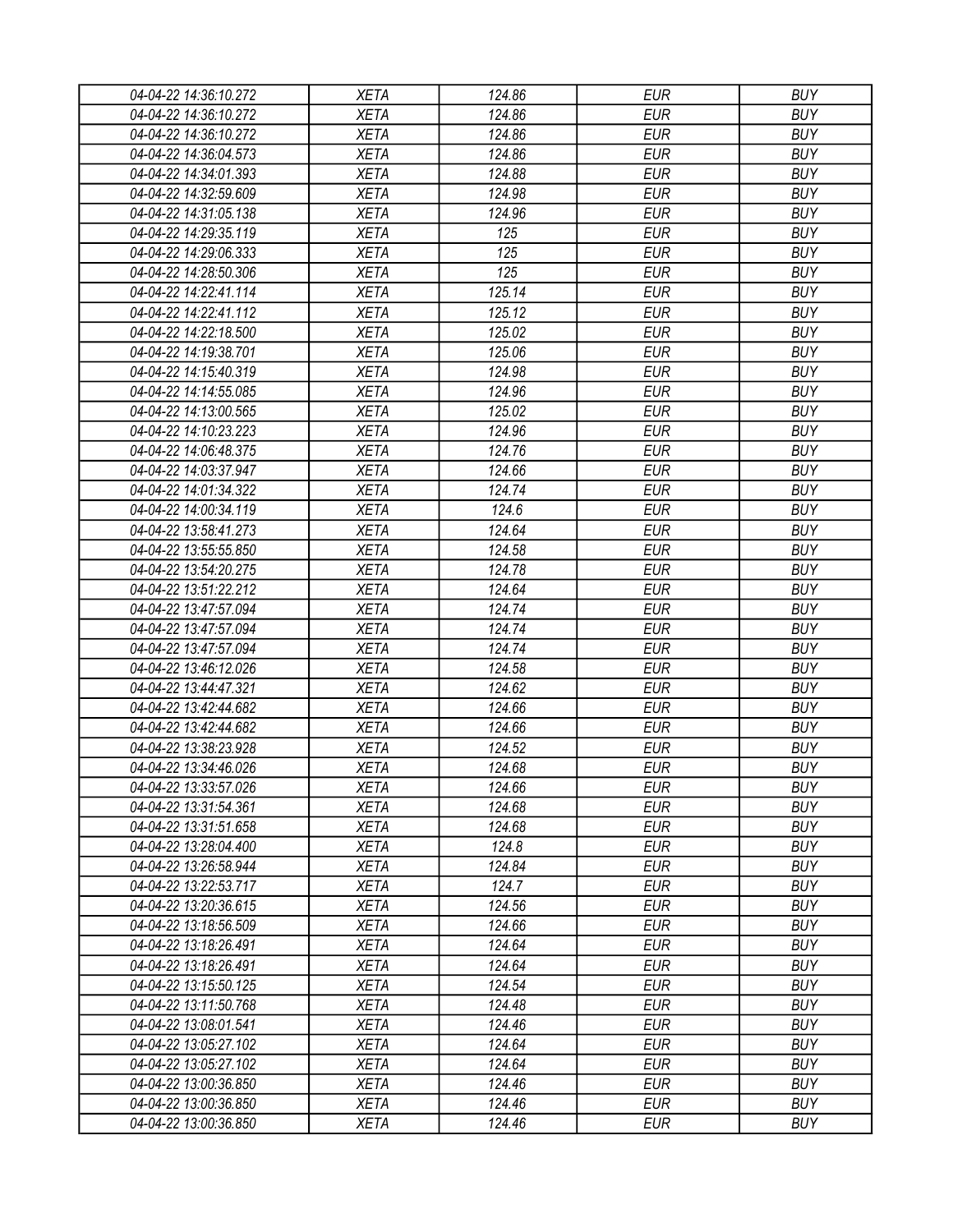| 04-04-22 12:56:20.173 | <b>XETA</b> | 124.58 | <b>EUR</b> | <b>BUY</b> |
|-----------------------|-------------|--------|------------|------------|
| 04-04-22 12:54:03.796 | <b>XETA</b> | 124.52 | <b>EUR</b> | <b>BUY</b> |
| 04-04-22 12:49:56.484 | <b>XETA</b> | 124.42 | <b>EUR</b> | <b>BUY</b> |
| 04-04-22 12:46:03.554 | <b>XETA</b> | 124.34 | <b>EUR</b> | <b>BUY</b> |
| 04-04-22 12:46:03.568 | <b>XETA</b> | 124.34 | <b>EUR</b> | <b>BUY</b> |
| 04-04-22 12:46:03.568 | <b>XETA</b> | 124.34 | <b>EUR</b> | <b>BUY</b> |
| 04-04-22 12:42:46.145 | <b>XETA</b> | 124.52 | <b>EUR</b> | <b>BUY</b> |
| 04-04-22 12:37:57.419 | <b>XETA</b> | 124.5  | <b>EUR</b> | <b>BUY</b> |
| 04-04-22 12:37:57.403 | <b>XETA</b> | 124.5  | <b>EUR</b> | <b>BUY</b> |
| 04-04-22 12:33:18.407 | <b>XETA</b> | 124.46 | <b>EUR</b> | <b>BUY</b> |
| 04-04-22 12:30:08.781 | <b>XETA</b> | 124.52 | <b>EUR</b> | <b>BUY</b> |
| 04-04-22 12:26:34.639 | <b>XETA</b> | 124.52 | <b>EUR</b> | <b>BUY</b> |
| 04-04-22 12:25:59.692 | <b>XETA</b> | 124.52 | <b>EUR</b> | <b>BUY</b> |
| 04-04-22 12:23:57.388 | <b>XETA</b> | 124.6  | <b>EUR</b> | <b>BUY</b> |
| 04-04-22 12:22:01.508 | <b>XETA</b> | 124.62 | <b>EUR</b> | <b>BUY</b> |
| 04-04-22 12:18:56.876 | <b>XETA</b> | 124.78 | <b>EUR</b> | <b>BUY</b> |
| 04-04-22 12:18:49.172 | <b>XETA</b> | 124.78 | <b>EUR</b> | <b>BUY</b> |
| 04-04-22 12:17:39.204 | <b>XETA</b> | 124.82 | <b>EUR</b> | <b>BUY</b> |
| 04-04-22 12:17:39.204 | <b>XETA</b> | 124.82 | <b>EUR</b> | <b>BUY</b> |
| 04-04-22 12:13:59.722 | <b>XETA</b> | 124.78 | <b>EUR</b> | <b>BUY</b> |
| 04-04-22 12:11:00.994 | <b>XETA</b> | 124.98 | <b>EUR</b> | <b>BUY</b> |
| 04-04-22 12:08:53.311 | <b>XETA</b> | 125.06 | <b>EUR</b> | <b>BUY</b> |
| 04-04-22 12:05:46.175 | <b>XETA</b> | 124.96 | <b>EUR</b> | <b>BUY</b> |
| 04-04-22 12:05:46.175 | <b>XETA</b> | 124.96 | <b>EUR</b> | <b>BUY</b> |
| 04-04-22 12:05:46.175 | <b>XETA</b> | 124.96 | <b>EUR</b> | <b>BUY</b> |
| 04-04-22 12:03:16.788 | <b>XETA</b> | 124.9  | <b>EUR</b> | <b>BUY</b> |
| 04-04-22 12:03:16.788 | <b>XETA</b> | 124.9  | <b>EUR</b> | <b>BUY</b> |
| 04-04-22 12:02:09.523 | <b>XETA</b> | 124.9  | <b>EUR</b> | <b>BUY</b> |
| 04-04-22 12:02:09.523 | <b>XETA</b> | 124.9  | <b>EUR</b> | <b>BUY</b> |
| 04-04-22 12:02:09.523 | <b>XETA</b> | 124.9  | <b>EUR</b> | <b>BUY</b> |
| 04-04-22 11:57:11.524 | <b>XETA</b> | 124.94 | <b>EUR</b> | <b>BUY</b> |
| 04-04-22 11:57:11.524 | <b>XETA</b> | 124.94 | <b>EUR</b> | <b>BUY</b> |
| 04-04-22 11:52:51.927 | <b>XETA</b> | 124.82 | <b>EUR</b> | <b>BUY</b> |
| 04-04-22 11:52:51.926 | <b>XETA</b> | 124.82 | <b>EUR</b> | <b>BUY</b> |
| 04-04-22 11:49:56.429 | <b>XETA</b> | 124.88 | <b>EUR</b> | <b>BUY</b> |
| 04-04-22 11:49:56.429 | <b>XETA</b> | 124.88 | <b>EUR</b> | <b>BUY</b> |
| 04-04-22 11:49:55.601 | <b>XETA</b> | 124.9  | <b>EUR</b> | <b>BUY</b> |
| 04-04-22 11:49:41.297 | <b>XETA</b> | 124.9  | <b>EUR</b> | <b>BUY</b> |
| 04-04-22 11:44:16.610 | <b>XETA</b> | 124.82 | <b>EUR</b> | <b>BUY</b> |
| 04-04-22 11:44:16.610 | <b>XETA</b> | 124.84 | <b>EUR</b> | <b>BUY</b> |
| 04-04-22 11:40:36.538 | <b>XETA</b> | 124.8  | <b>EUR</b> | <b>BUY</b> |
| 04-04-22 11:40:36.538 | <b>XETA</b> | 124.8  | <b>EUR</b> | <b>BUY</b> |
| 04-04-22 11:35:59.301 | <b>XETA</b> | 124.88 | <b>EUR</b> | <b>BUY</b> |
| 04-04-22 11:34:05.957 | <b>XETA</b> | 124.96 | <b>EUR</b> | <b>BUY</b> |
| 04-04-22 11:34:05.957 | <b>XETA</b> | 124.96 | <b>EUR</b> | <b>BUY</b> |
| 04-04-22 11:32:38.769 | <b>XETA</b> | 125    | <b>EUR</b> | <b>BUY</b> |
| 04-04-22 11:29:05.918 | <b>XETA</b> | 125.08 | <b>EUR</b> | <b>BUY</b> |
| 04-04-22 11:29:05.918 | <b>XETA</b> | 125.08 | <b>EUR</b> | <b>BUY</b> |
| 04-04-22 11:27:30.872 | <b>XETA</b> | 125.2  | <b>EUR</b> | <b>BUY</b> |
| 04-04-22 11:23:12.128 | <b>XETA</b> | 125.3  | <b>EUR</b> | <b>BUY</b> |
| 04-04-22 11:19:58.517 | <b>XETA</b> | 125.3  | <b>EUR</b> | <b>BUY</b> |
| 04-04-22 11:18:25.044 | <b>XETA</b> | 125.36 | <b>EUR</b> | <b>BUY</b> |
| 04-04-22 11:17:31.133 | <b>XETA</b> | 125.4  | <b>EUR</b> | <b>BUY</b> |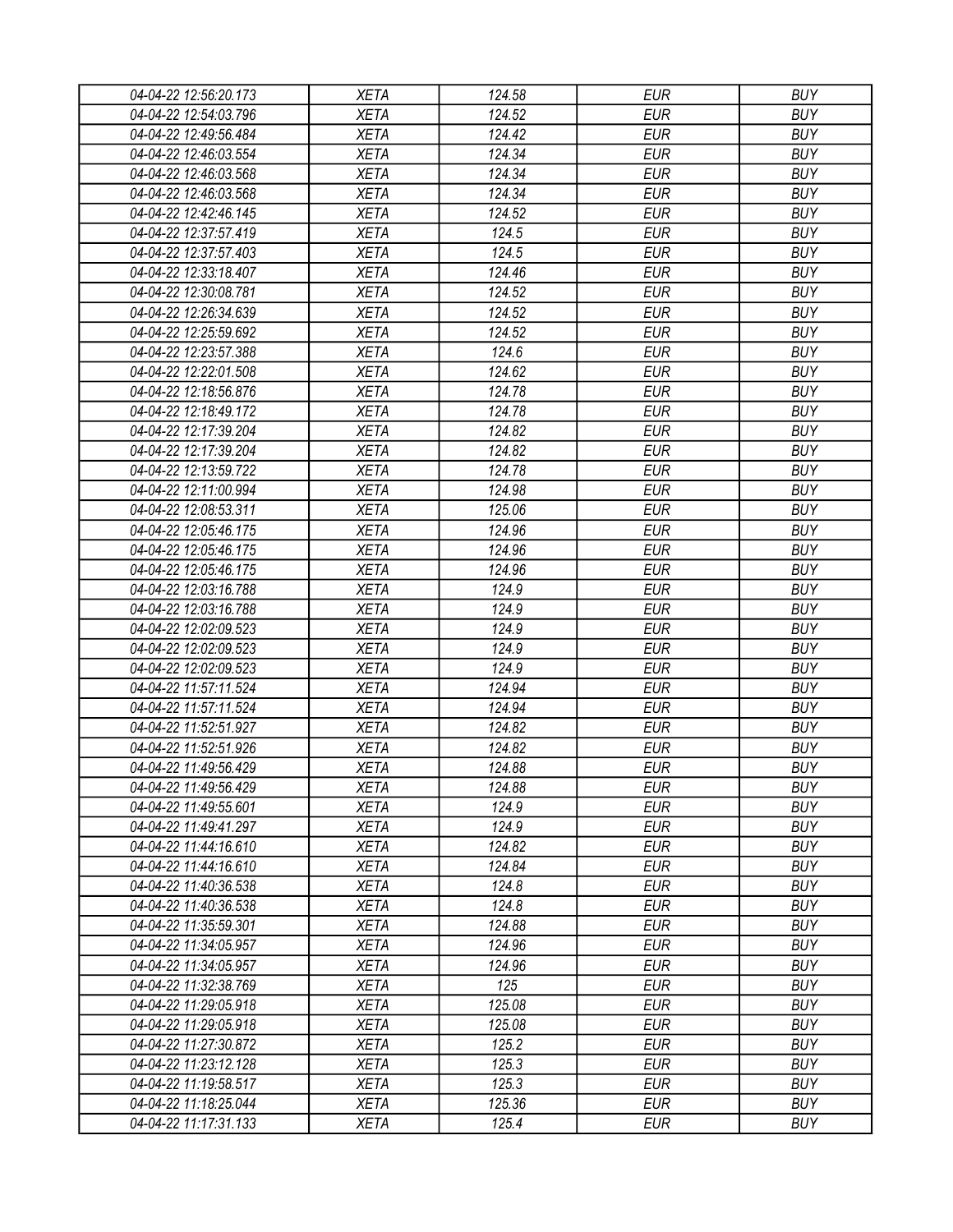| 04-04-22 11:16:03.095 | <b>XETA</b> | 125.38 | <b>EUR</b> | <b>BUY</b> |
|-----------------------|-------------|--------|------------|------------|
| 04-04-22 11:13:19.118 | <b>XETA</b> | 125.34 | <b>EUR</b> | <b>BUY</b> |
| 04-04-22 11:13:19.118 | <b>XETA</b> | 125.34 | <b>EUR</b> | <b>BUY</b> |
| 04-04-22 11:13:19.117 | <b>XETA</b> | 125.34 | <b>EUR</b> | <b>BUY</b> |
| 04-04-22 11:09:13.649 | <b>XETA</b> | 125.18 | <b>EUR</b> | <b>BUY</b> |
| 04-04-22 11:09:08.780 | <b>XETA</b> | 125.18 | <b>EUR</b> | <b>BUY</b> |
| 04-04-22 11:05:20.109 | <b>XETA</b> | 125.22 | <b>EUR</b> | <b>BUY</b> |
| 04-04-22 11:01:25.370 | <b>XETA</b> | 125.1  | <b>EUR</b> | <b>BUY</b> |
| 04-04-22 11:01:10.437 | <b>XETA</b> | 125.12 | <b>EUR</b> | <b>BUY</b> |
| 04-04-22 10:57:58.740 | <b>XETA</b> | 125.08 | <b>EUR</b> | <b>BUY</b> |
| 04-04-22 10:54:15.105 | <b>XETA</b> | 125    | <b>EUR</b> | <b>BUY</b> |
| 04-04-22 10:51:16.917 | <b>XETA</b> | 124.82 | <b>EUR</b> | <b>BUY</b> |
| 04-04-22 10:51:16.917 | <b>XETA</b> | 124.82 | <b>EUR</b> | <b>BUY</b> |
| 04-04-22 10:47:49.183 | <b>XETA</b> | 124.94 | <b>EUR</b> | <b>BUY</b> |
| 04-04-22 10:44:09.711 | <b>XETA</b> | 125    | <b>EUR</b> | <b>BUY</b> |
| 04-04-22 10:41:49.012 | <b>XETA</b> | 124.88 | <b>EUR</b> | <b>BUY</b> |
| 04-04-22 10:39:07.200 | <b>XETA</b> | 124.82 | <b>EUR</b> | <b>BUY</b> |
| 04-04-22 10:39:07.200 | <b>XETA</b> | 124.82 | <b>EUR</b> | <b>BUY</b> |
| 04-04-22 10:39:02.552 | <b>XETA</b> | 124.84 | <b>EUR</b> | <b>BUY</b> |
| 04-04-22 10:39:02.552 | <b>XETA</b> | 124.84 | <b>EUR</b> | <b>BUY</b> |
| 04-04-22 10:34:53.241 | <b>XETA</b> | 124.44 | <b>EUR</b> | <b>BUY</b> |
| 04-04-22 10:34:53.241 | <b>XETA</b> | 124.44 | <b>EUR</b> | <b>BUY</b> |
| 04-04-22 10:30:16.354 | <b>XETA</b> | 124.48 | <b>EUR</b> | <b>BUY</b> |
| 04-04-22 10:30:16.354 | <b>XETA</b> | 124.48 | <b>EUR</b> | <b>BUY</b> |
| 04-04-22 10:24:45.201 | <b>XETA</b> | 124.52 | <b>EUR</b> | <b>BUY</b> |
| 04-04-22 10:23:55.750 | <b>XETA</b> | 124.58 | <b>EUR</b> | <b>BUY</b> |
| 04-04-22 10:23:55.743 | <b>XETA</b> | 124.56 | <b>EUR</b> | <b>BUY</b> |
| 04-04-22 10:23:55.739 | <b>XETA</b> | 124.56 | <b>EUR</b> | <b>BUY</b> |
| 04-04-22 10:20:50.550 | <b>XETA</b> | 124.22 | <b>EUR</b> | <b>BUY</b> |
| 04-04-22 10:18:42.114 | <b>XETA</b> | 124.32 | <b>EUR</b> | <b>BUY</b> |
| 04-04-22 10:15:52.818 | <b>XETA</b> | 124.5  | <b>EUR</b> | <b>BUY</b> |
| 04-04-22 10:14:00.080 | <b>XETA</b> | 124.5  | <b>EUR</b> | <b>BUY</b> |
| 04-04-22 10:13:06.716 | <b>XETA</b> | 124.48 | <b>EUR</b> | <b>BUY</b> |
| 04-04-22 10:11:08.530 | <b>XETA</b> | 124.5  | <b>EUR</b> | <b>BUY</b> |
| 04-04-22 10:08:14.402 | <b>XETA</b> | 124.38 | <b>EUR</b> | <b>BUY</b> |
| 04-04-22 10:04:28.783 | <b>XETA</b> | 124.08 | <b>EUR</b> | <b>BUY</b> |
| 04-04-22 10:02:03.493 | <b>XETA</b> | 124.14 | <b>EUR</b> | <b>BUY</b> |
| 04-04-22 09:59:13.010 | <b>XETA</b> | 123.8  | <b>EUR</b> | <b>BUY</b> |
| 04-04-22 09:59:11.217 | <b>XETA</b> | 123.82 | <b>EUR</b> | <b>BUY</b> |
| 04-04-22 09:56:19.007 | <b>XETA</b> | 123.74 | <b>EUR</b> | <b>BUY</b> |
| 04-04-22 09:52:56.096 | <b>XETA</b> | 123.68 | <b>EUR</b> | <b>BUY</b> |
| 04-04-22 09:52:56.096 | <b>XETA</b> | 123.68 | <b>EUR</b> | <b>BUY</b> |
| 04-04-22 09:51:38.887 | <b>XETA</b> | 123.94 | <b>EUR</b> | <b>BUY</b> |
| 04-04-22 09:51:38.887 | <b>XETA</b> | 123.94 | <b>EUR</b> | <b>BUY</b> |
| 04-04-22 09:51:38.887 | <b>XETA</b> | 123.94 | <b>EUR</b> | <b>BUY</b> |
| 04-04-22 09:49:21.498 | <b>XETA</b> | 123.92 | <b>EUR</b> | <b>BUY</b> |
| 04-04-22 09:47:20.768 | <b>XETA</b> | 123.82 | <b>EUR</b> | <b>BUY</b> |
| 04-04-22 09:46:43.811 | <b>XETA</b> | 123.7  | <b>EUR</b> | <b>BUY</b> |
| 04-04-22 09:46:43.811 | <b>XETA</b> | 123.7  | <b>EUR</b> | <b>BUY</b> |
| 04-04-22 09:44:18.935 | <b>XETA</b> | 123.66 | <b>EUR</b> | <b>BUY</b> |
| 04-04-22 09:41:13.118 | <b>XETA</b> | 123.78 | <b>EUR</b> | <b>BUY</b> |
| 04-04-22 09:37:46.538 | <b>XETA</b> | 123.92 | <b>EUR</b> | <b>BUY</b> |
| 04-04-22 09:34:33.116 | XETA        | 124.06 | <b>EUR</b> | <b>BUY</b> |
|                       |             |        |            |            |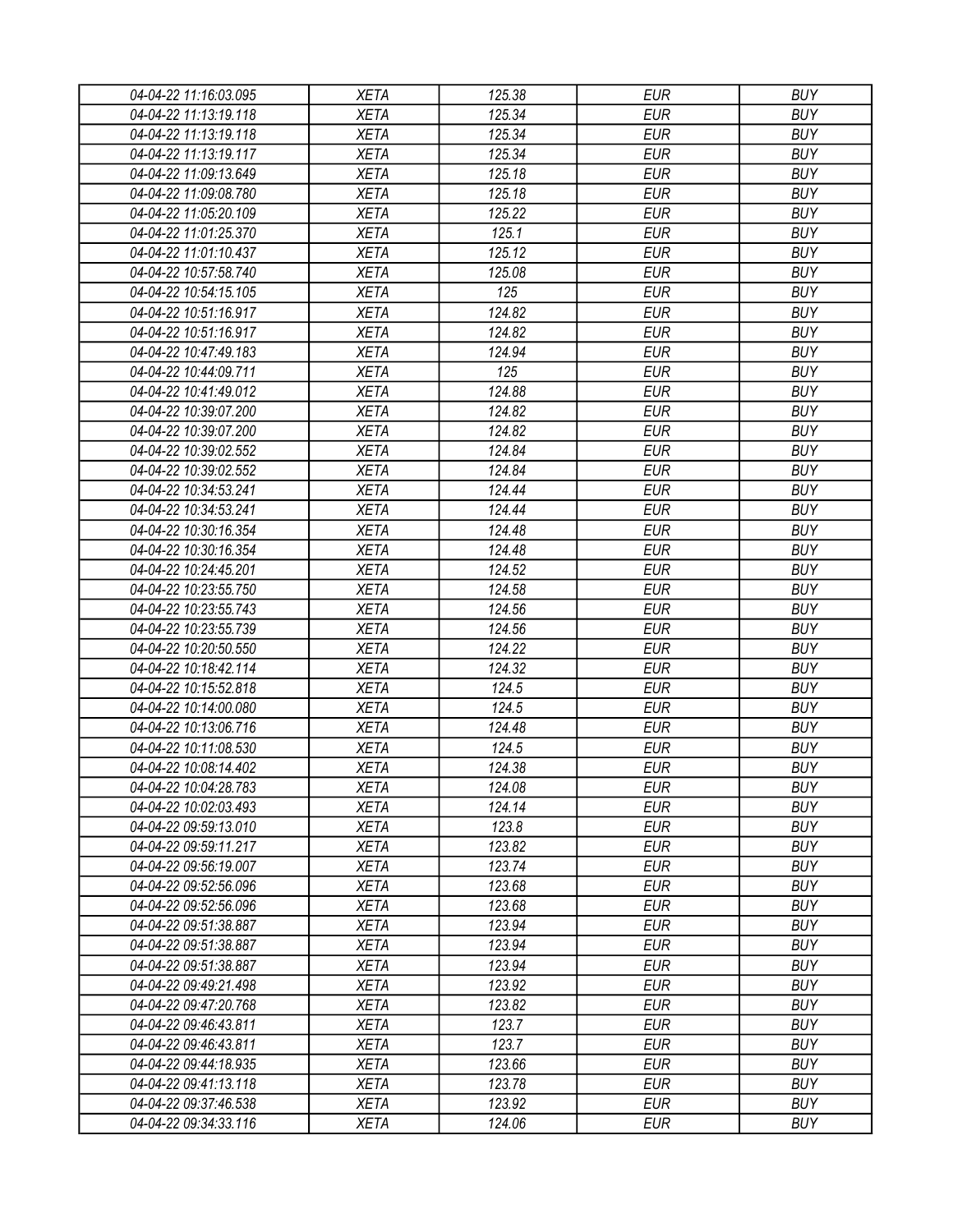| 04-04-22 09:33:27.164                          | <b>XETA</b> | 124.16 | <b>EUR</b> | <b>BUY</b> |
|------------------------------------------------|-------------|--------|------------|------------|
| 04-04-22 09:33:27.164                          | <b>XETA</b> | 124.16 | <b>EUR</b> | <b>BUY</b> |
| 04-04-22 09:32:16.092                          | <b>XETA</b> | 124.18 | <b>EUR</b> | <b>BUY</b> |
| 04-04-22 09:29:10.561                          | <b>XETA</b> | 123.92 | <b>EUR</b> | <b>BUY</b> |
| 04-04-22 09:26:15.522                          | <b>XETA</b> | 123.72 | <b>EUR</b> | <b>BUY</b> |
| 04-04-22 09:24:46.124                          | <b>XETA</b> | 123.94 | <b>EUR</b> | <b>BUY</b> |
| 04-04-22 09:24:46.124                          | <b>XETA</b> | 123.94 | <b>EUR</b> | <b>BUY</b> |
| 04-04-22 09:22:53.936                          | <b>XETA</b> | 123.7  | <b>EUR</b> | <b>BUY</b> |
| 04-04-22 09:22:11.217                          | <b>XETA</b> | 123.64 | <b>EUR</b> | <b>BUY</b> |
| 04-04-22 09:20:22.584                          | <b>XETA</b> | 123.74 | <b>EUR</b> | <b>BUY</b> |
| 04-04-22 09:20:22.584                          | <b>XETA</b> | 123.74 | <b>EUR</b> | <b>BUY</b> |
| 04-04-22 09:20:22.584                          | <b>XETA</b> | 123.74 | <b>EUR</b> | <b>BUY</b> |
| 04-04-22 09:16:33.097                          | <b>XETA</b> | 123.56 | <b>EUR</b> | <b>BUY</b> |
| 04-04-22 09:16:31.392                          | <b>XETA</b> | 123.56 | <b>EUR</b> | <b>BUY</b> |
| 04-04-22 09:13:45.265                          | <b>XETA</b> | 123.76 | <b>EUR</b> | <b>BUY</b> |
| 04-04-22 09:10:39.875                          | <b>XETA</b> | 123.72 | <b>EUR</b> | <b>BUY</b> |
| 04-04-22 09:10:39.874                          | <b>XETA</b> | 123.72 | <b>EUR</b> | <b>BUY</b> |
| 04-04-22 09:08:48.257                          | <b>XETA</b> | 123.9  | <b>EUR</b> | <b>BUY</b> |
| 04-04-22 09:08:37.028                          | <b>XETA</b> | 123.9  | <b>EUR</b> | <b>BUY</b> |
| 04-04-22 09:07:58.680                          | <b>XETA</b> | 123.96 | <b>EUR</b> | <b>BUY</b> |
| 04-04-22 09:05:21.190                          | <b>XETA</b> | 123.84 | <b>EUR</b> | <b>BUY</b> |
| 04-04-22 09:03:15.012                          | <b>XETA</b> | 124.06 | <b>EUR</b> | <b>BUY</b> |
| 04-04-22 09:01:15.078                          | <b>XETA</b> | 124.26 | <b>EUR</b> | <b>BUY</b> |
| 04-04-22 08:59:54.606                          | <b>XETA</b> | 124.4  | <b>EUR</b> | <b>BUY</b> |
| 04-04-22 08:59:54.606                          | <b>XETA</b> | 124.4  | <b>EUR</b> | <b>BUY</b> |
| 04-04-22 08:57:06.577                          | <b>XETA</b> | 124.36 | <b>EUR</b> | <b>BUY</b> |
| 04-04-22 08:55:38.217                          | <b>XETA</b> | 124.3  | <b>EUR</b> | <b>BUY</b> |
| 04-04-22 08:55:38.217                          | <b>XETA</b> | 124.3  | <b>EUR</b> | <b>BUY</b> |
| 04-04-22 08:53:29.696                          | <b>XETA</b> | 124.44 | <b>EUR</b> | <b>BUY</b> |
| 04-04-22 08:51:12.230                          | <b>XETA</b> | 124.4  | <b>EUR</b> | <b>BUY</b> |
| 04-04-22 08:50:55.951                          | <b>XETA</b> | 124.38 | <b>EUR</b> | <b>BUY</b> |
| 04-04-22 08:48:46.205                          | <b>XETA</b> | 124.3  | <b>EUR</b> | <b>BUY</b> |
| 04-04-22 08:46:48.623                          | <b>XETA</b> | 124.42 | <b>EUR</b> | <b>BUY</b> |
| 04-04-22 08:45:12.638                          | <b>XETA</b> | 124.42 | <b>EUR</b> | <b>BUY</b> |
| 04-04-22 08:45:12.563                          | <b>XETA</b> | 124.42 | <b>EUR</b> | <b>BUY</b> |
| 04-04-22 08:45:11.920                          | <b>XETA</b> | 124.42 | <b>EUR</b> | <b>BUY</b> |
| 04-04-22 08:44:57.036                          | <b>XETA</b> | 124.44 | <b>EUR</b> | <b>BUY</b> |
|                                                | <b>XETA</b> | 124.4  | <b>EUR</b> | <b>BUY</b> |
| 04-04-22 08:43:20.863<br>04-04-22 08:40:35.487 | <b>XETA</b> | 124.52 | <b>EUR</b> | <b>BUY</b> |
| 04-04-22 08:40:35.436                          |             |        | <b>EUR</b> | <b>BUY</b> |
|                                                | <b>XETA</b> | 124.52 |            |            |
| 04-04-22 08:40:35.407                          | <b>XETA</b> | 124.52 | <b>EUR</b> | <b>BUY</b> |
| 04-04-22 08:40:35.152                          | <b>XETA</b> | 124.54 | <b>EUR</b> | <b>BUY</b> |
| 04-04-22 08:40:34.605                          | <b>XETA</b> | 124.52 | <b>EUR</b> | <b>BUY</b> |
| 04-04-22 08:37:42.898                          | <b>XETA</b> | 124.46 | <b>EUR</b> | <b>BUY</b> |
| 04-04-22 08:37:42.898                          | <b>XETA</b> | 124.46 | <b>EUR</b> | <b>BUY</b> |
| 04-04-22 08:36:03.496                          | <b>XETA</b> | 124.5  | <b>EUR</b> | <b>BUY</b> |
| 04-04-22 08:36:03.496                          | <b>XETA</b> | 124.5  | <b>EUR</b> | <b>BUY</b> |
| 04-04-22 08:35:19.759                          | <b>XETA</b> | 124.48 | <b>EUR</b> | <b>BUY</b> |
| 04-04-22 08:33:59.915                          | <b>XETA</b> | 124.36 | <b>EUR</b> | <b>BUY</b> |
| 04-04-22 08:33:59.914                          | <b>XETA</b> | 124.36 | <b>EUR</b> | <b>BUY</b> |
| 04-04-22 08:32:51.091                          | <b>XETA</b> | 124.46 | <b>EUR</b> | <b>BUY</b> |
| 04-04-22 08:29:39.041                          | XETA        | 124.18 | <b>EUR</b> | <b>BUY</b> |
| 04-04-22 08:27:01.914                          | XETA        | 123.66 | <b>EUR</b> | <b>BUY</b> |